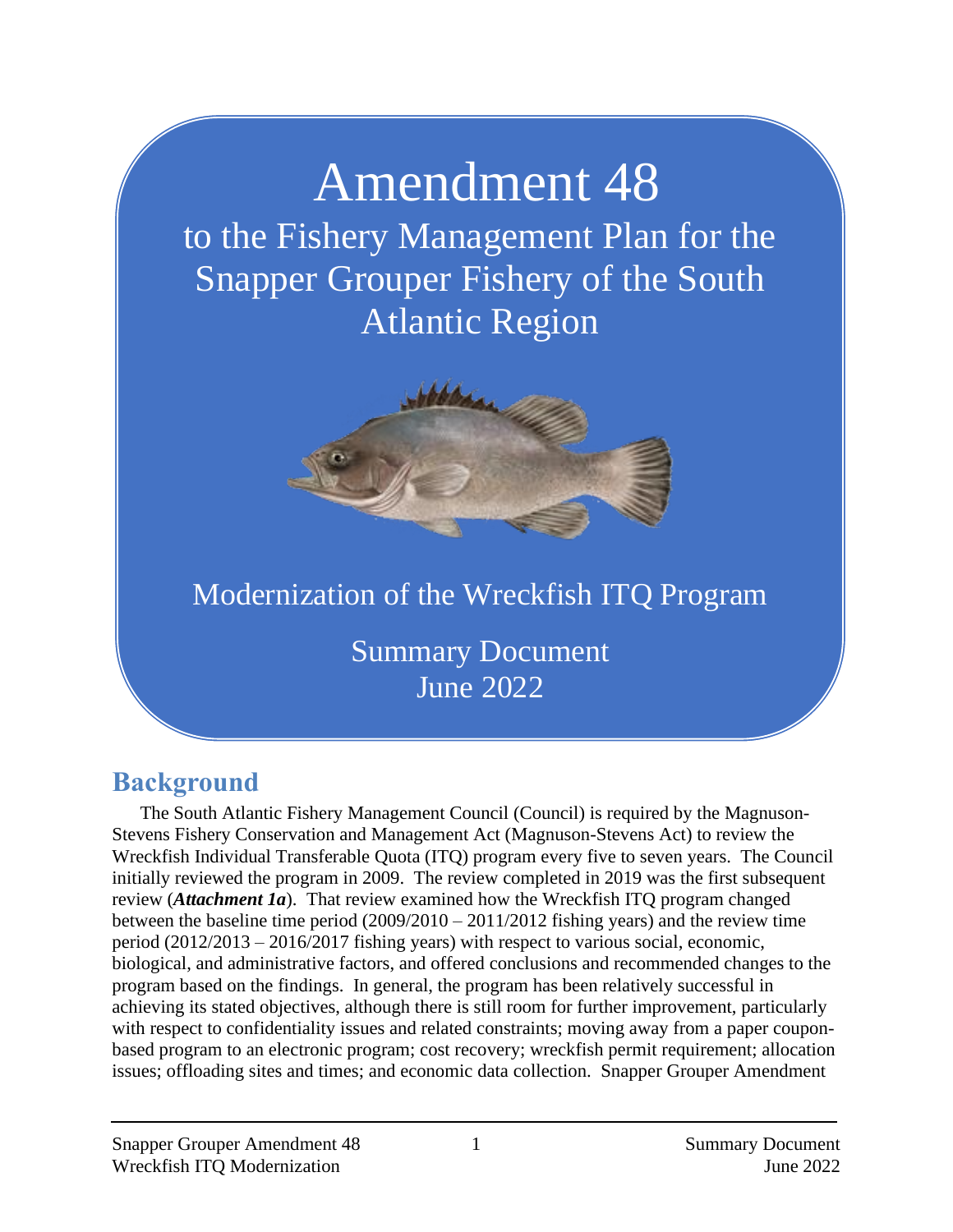48 will consider actions and alternatives necessary to improve and modernize the Council's Wreckfish ITQ program.

# **Wreckfish ITQ Goals and Objectives**

The review of the Wreckfish ITQ Program (2019) evaluated the program based on whether it met the original goals and objectives established in Snapper Grouper Amendment 5 (SAFMC 1991). Since the beginning of the program in 1991, the fishery has changed significantly through regulation and participation. The following goals and objectives for the Wreckfish ITQ program were listed as justification for limiting participation in the fishery through an ITQ program:

- 1. "Develop a mechanism to vest fishermen in the wreckfish fishery and create incentives for conservation and regulatory compliance whereby fishermen can realize potential long-run benefit …"
- 2. "Provide a management regime which promotes stability and facilitates long-range planning and investment by harvesters and fish dealers while avoiding, where possible, the necessity for more stringent management measures and increasing management costs over time."
- 3. "Develop a mechanism that allows the marketplace to drive harvest strategies…"
- 4. "Promote management regimes that minimize gear and area conflicts…
- 5. "Minimize the tendency for over-capitalization in the harvesting and processing/distribution sectors."
- 6. "Provide a reasonable opportunity for fishermen to make adequate returns from commercial fishing by controlling entry so that returns are not regularly dissipated by open access, while also providing avenues for fishermen not initially included in the limited entry program to enter the program."

Wreckfish ITQ shareholders reviewed the current goals and objectives in October 2020 and agreed that the current program was successfully meeting all six goals and objectives. The shareholders did express concern about giving wreckfish fishermen an unrealistic expectation of permanent ownership in the fishery as unused shares have been reallocated in the past (Snapper Grouper Amendment 20B) (Objective One) and creating any new avenues for fishermen to enter the program because the fishery is already at maximum capacity with current effort (Objective Six). The Council reviewed the goals and objectives during their December 2020 Council meeting and chose to retain the current goals and objectives for the Wreckfish ITQ Program without modification. The Council determined no changes were needed because there have not been substantial modifications to the program and the current amendment proposes only to modernize existing systems.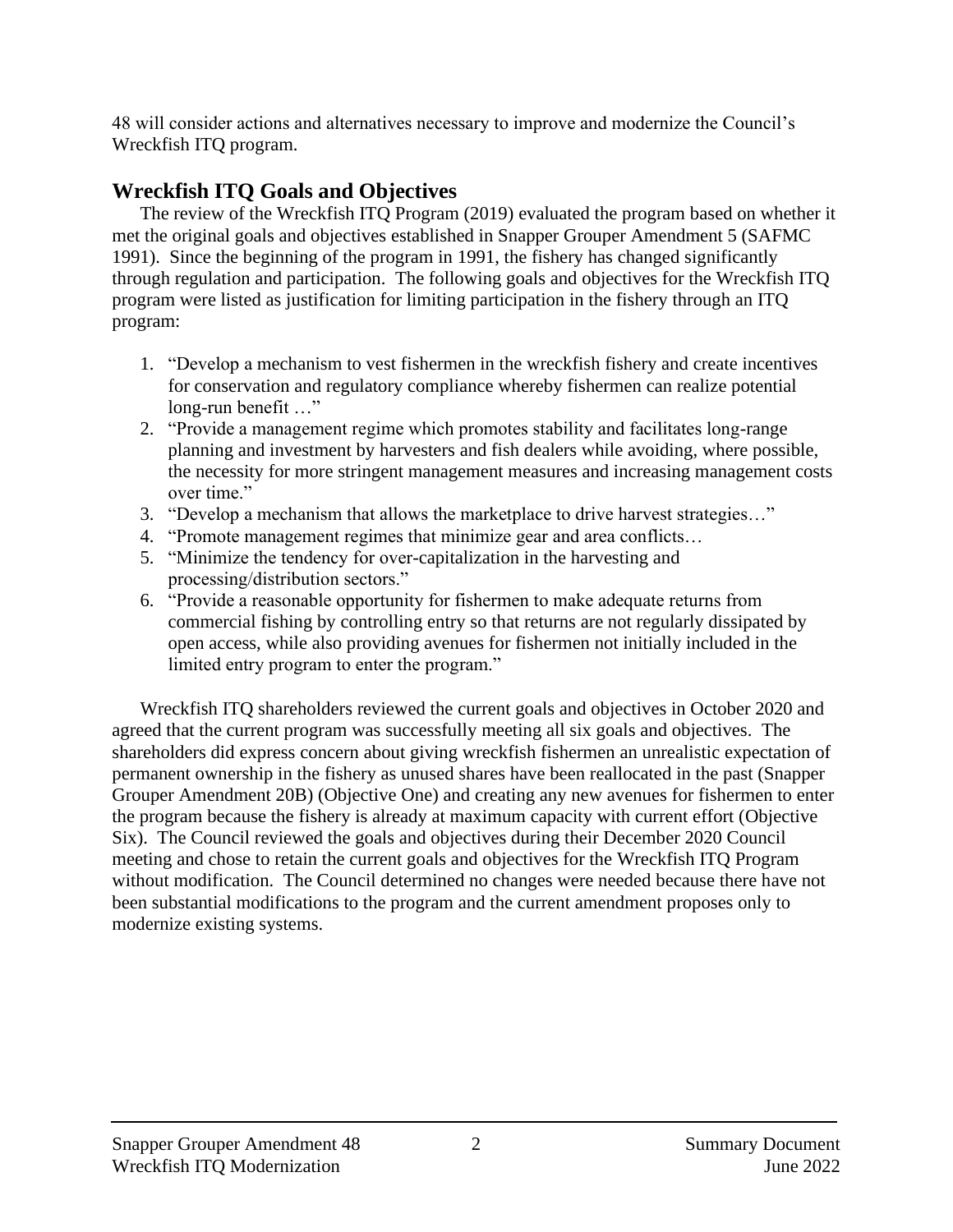# **Proposed Actions in this amendment**

**Action 1.** Revise sector allocations and sector annual catch limits for wreckfish.

**Action 2.** Implement an electronic reporting system for the wreckfish individual transferable quota (ITQ) program

**Action 3.** Modify the requirement to possess a commercial vessel permit for wreckfish.

**Action 4.** Modify the commercial fishing year for wreckfish.

**Action 5.** Modify the spawning season closure for wreckfish

**Action 6.** Require all commercial vessels with a South Atlantic Unlimited Snapper-Grouper Permit participating in the wreckfish portion of the snapper grouper fishery to be equipped with vessel monitoring systems.

**Action 7.** Modify allowable offloading site and time requirements for wreckfish.

**Action 8.** Implement a cost recovery plan and associated conditions for the wreckfish individual transferable quota program.

**Sub-Action 8-1.** Implement a cost recovery plan for the wreckfish individual transferable quota program.

**Sub-Action 8-2.** Collection of wreckfish individual transferable quota program cost recovery fees.

**Sub-Action 8-3.** Frequency of wreckfish individual transferable quota program cost recovery fee collection.

**Sub-Action 8-4.** Determination of wreckfish individual transferable quota program cost recovery fees.

# **Timing for Snapper Grouper Amendment 48**

|              | <b>Process Step</b>                                                                                                       | <b>Date</b>        |
|--------------|---------------------------------------------------------------------------------------------------------------------------|--------------------|
| $\checkmark$ | Council reviews options paper and directs staff to hold a meeting of<br>the wreckfish shareholders and wholesale dealers. | September 2020     |
| $\checkmark$ | Meeting of the wreckfish shareholders and wholesale dealers.                                                              | October 2020       |
| $\checkmark$ | Council reviews shareholder input and approves amendment for<br>scoping.                                                  | December 2020      |
| $\checkmark$ | <b>Scoping Hearing</b>                                                                                                    | March 2021         |
| $\checkmark$ | Council reviews public input and provides guidance to staff.                                                              | March 2021         |
| $\checkmark$ | Council discusses path forward for amendment.                                                                             | September 2021     |
| ✓            | Council reviews and approves actions/alternatives to be analyzed.                                                         | March 2022         |
|              | <b>Wreckfish Shareholders Meeting</b>                                                                                     | <b>Spring 2022</b> |
|              | Council reviews draft amendment, selects preferred alternative, and<br>approves for public hearings.                      | September 2022     |
|              | <b>Public Hearings</b>                                                                                                    | <b>Fall 2022</b>   |
|              | Council reviews the draft amendment, modifies the document, as<br>necessary.                                              | March 2023         |
|              | Council reviews the draft amendment, modifies the document, as<br>necessary, and approves for formal review.              | September 2023     |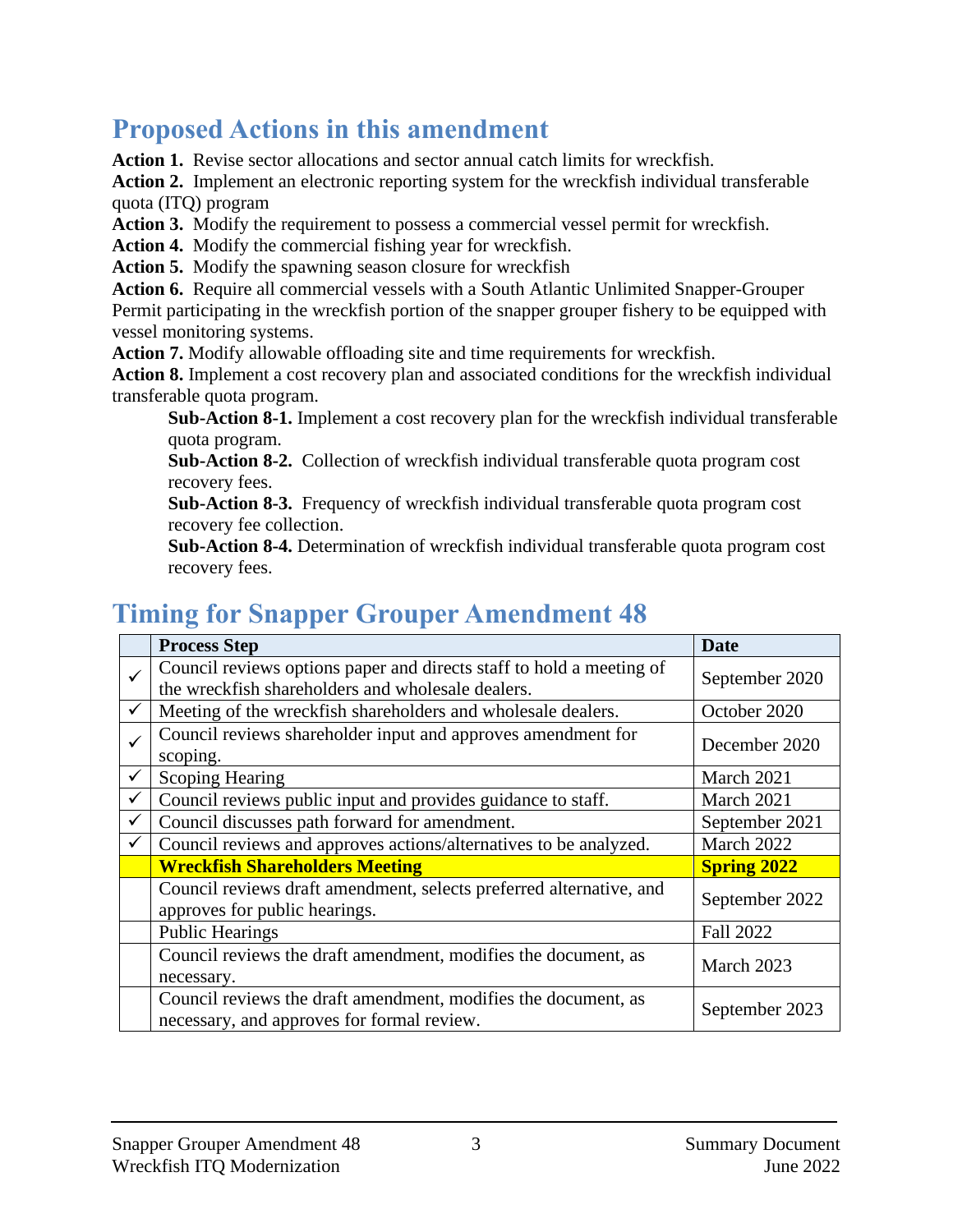# **Draft Purpose and Need Statement**

The *purpose* of this action is to modernize the wreckfish individual transferable quota (ITQ) program and revise management measures.

The *need* for this action is to improve program monitoring and enforcement, as well as data collection and management, provide more flexibility for fishers, and increase profitability in the wreckfish ITQ program.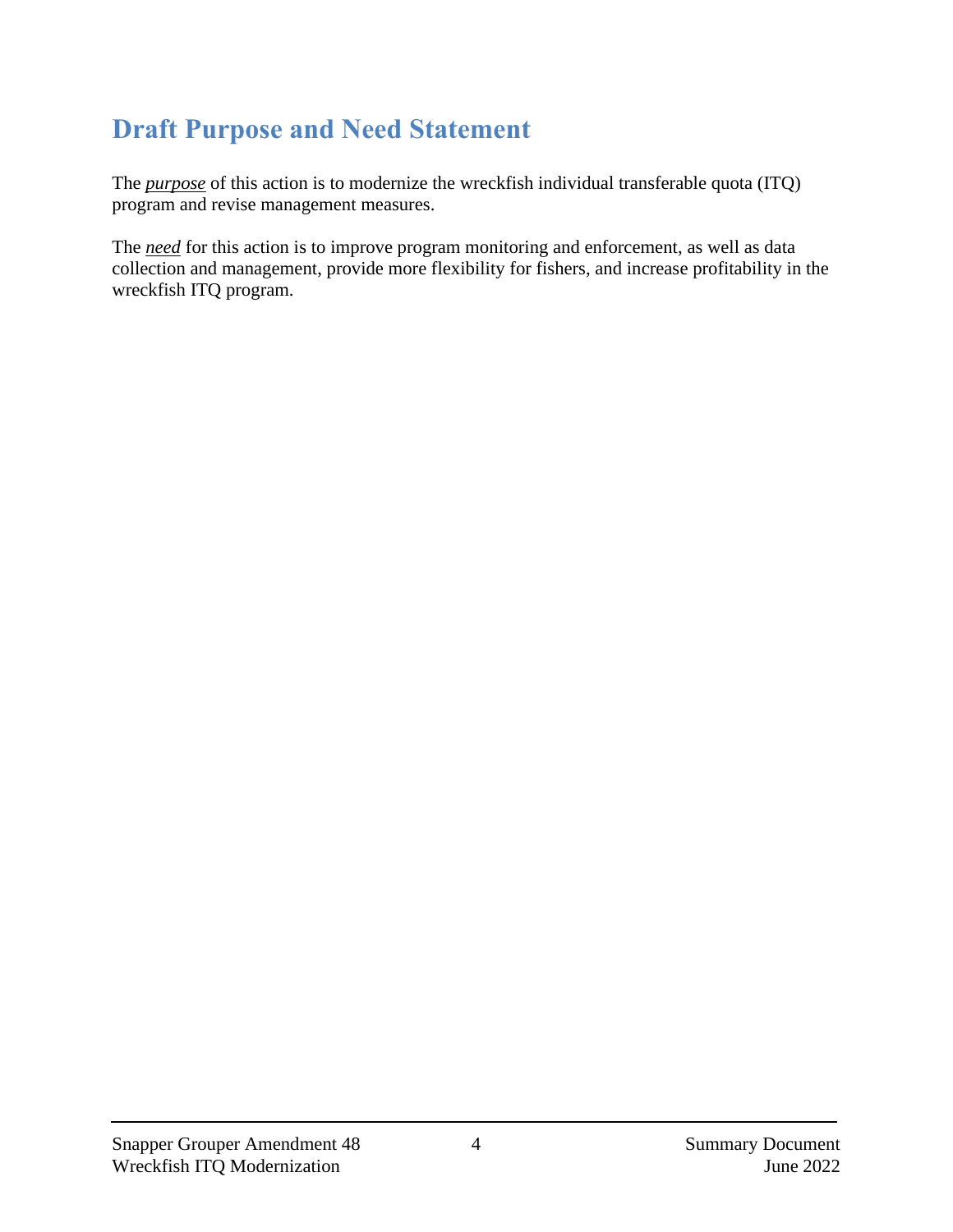# **Proposed actions and alternatives for Snapper Grouper Amendment 48**

#### **Action 1. Revise sector allocations and sector annual catch limits for wreckfish.**

#### **Purpose of Action:**

Recommendation came from the Snapper Grouper Advisory Panel. There is concern that the recreational allocation for wreckfish is too high. It was originally intended as incidental catch fishery, not a targeted one. A lower allocation may be more appropriate, especially considering the low encounter rate in the MRIP survey.

**Alternative 1 (No Action)**. Retain the current commercial sector and recreational sector allocations as 95% and 5%, respectively, of the total annual catch limit for wreckfish.

**Alternative 2.** Allocate 98% of the total annual catch limit for wreckfish to the commercial sector. Allocate 2% of the total annual catch limit for wreckfish to the recreational sector.

**Alternative 3.** Allocate 99% of the total annual catch limit for wreckfish to the commercial sector. Allocate 1% of the total annual catch limit for wreckfish to the recreational sector.

**Alternative 4.** Allocate 99.5% of the total annual catch limit for wreckfish to the commercial sector. Allocate 0.5% of the total annual catch limit for wreckfish to the recreational sector.

#### **Discussion:**

|  |  | Table 1. Commercial and recreational allocation alternatives and resulting annual catch limits. |
|--|--|-------------------------------------------------------------------------------------------------|
|  |  |                                                                                                 |

|                           |                   | <b>Commercial</b>   Commercial | <b>Recreational</b> | <b>Recreational</b> |
|---------------------------|-------------------|--------------------------------|---------------------|---------------------|
| <b>Action 1</b>           | <b>Allocation</b> | <b>ACL</b>                     | <b>Allocation</b>   | <b>ACL</b>          |
| Alternative 1 (No Action) | 95%               | 369,645                        | 5%                  | 19,455              |
| Alternative 2             | 98%               | 381,318                        | 2%                  | 7,782               |
| Alternative 3             | 99%               | 385,209                        | $1\%$               | 3,891               |
| Alternative 4             | 99.5%             | 387,155                        | 0.5%                | ,946                |

Note: Total wreckfish ACL is 389,100 pounds round weight for 2020 and subsequent fishing years.

- Recreational landings of wreckfish are rarely reported through the Marine Recreational Information Program (MRIP) though they are seen on social media.
	- o As of 2021, there were no records of recreational wreckfish landings in the South Atlantic by MRIP/MRFSS except for one intercept in 2012.
- Five percent of the wreckfish ACL is currently allocated to the recreational sector.
	- o Several suggestions have been made for how the Council might consider allocations for wreckfish in the future, including getting rid of sector allocations altogether or continued monitoring of future MRIP landings to see if wreckfish start to become prevalent thus requiring additional sector allocation consideration.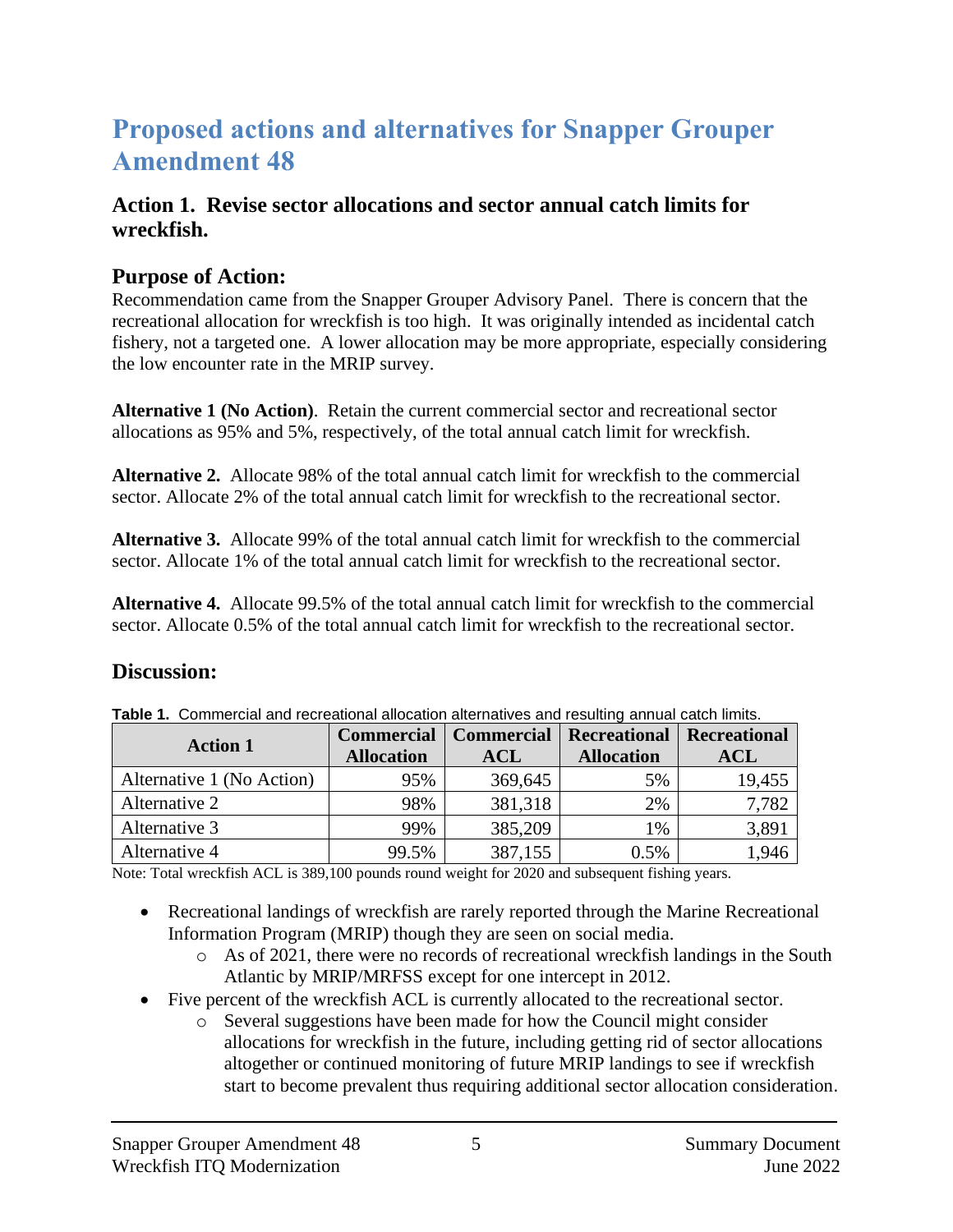- Prior to the Comprehensive ACL Amendment (2012), the commercial sector was allocated 100% of the available catch.
	- o Rationale for establishing a 5% recreational allocation at that time was based on increasing incidences of recreational wreckfish encounters, as noted by commercial and recreational fishermen. By establishing a small allocation for the recreational sector, the Council was attempting to curb some bycatch mortality.
- The recreational season is July 1 through August 31 with a bag limit of 1-fish per vessel per trip.

- Have there been effort shifts to/from wreckfish? If so, please describe why these shifts have occurred, including the time frame.
- Are you aware of increased incidences of recreational wreckfish encounters?
- What do you see in terms of discards of wreckfish and other species in the commercial sector? In the recreational sector?
	- o How often are wreckfish discarded? What are the reasons they are discarded?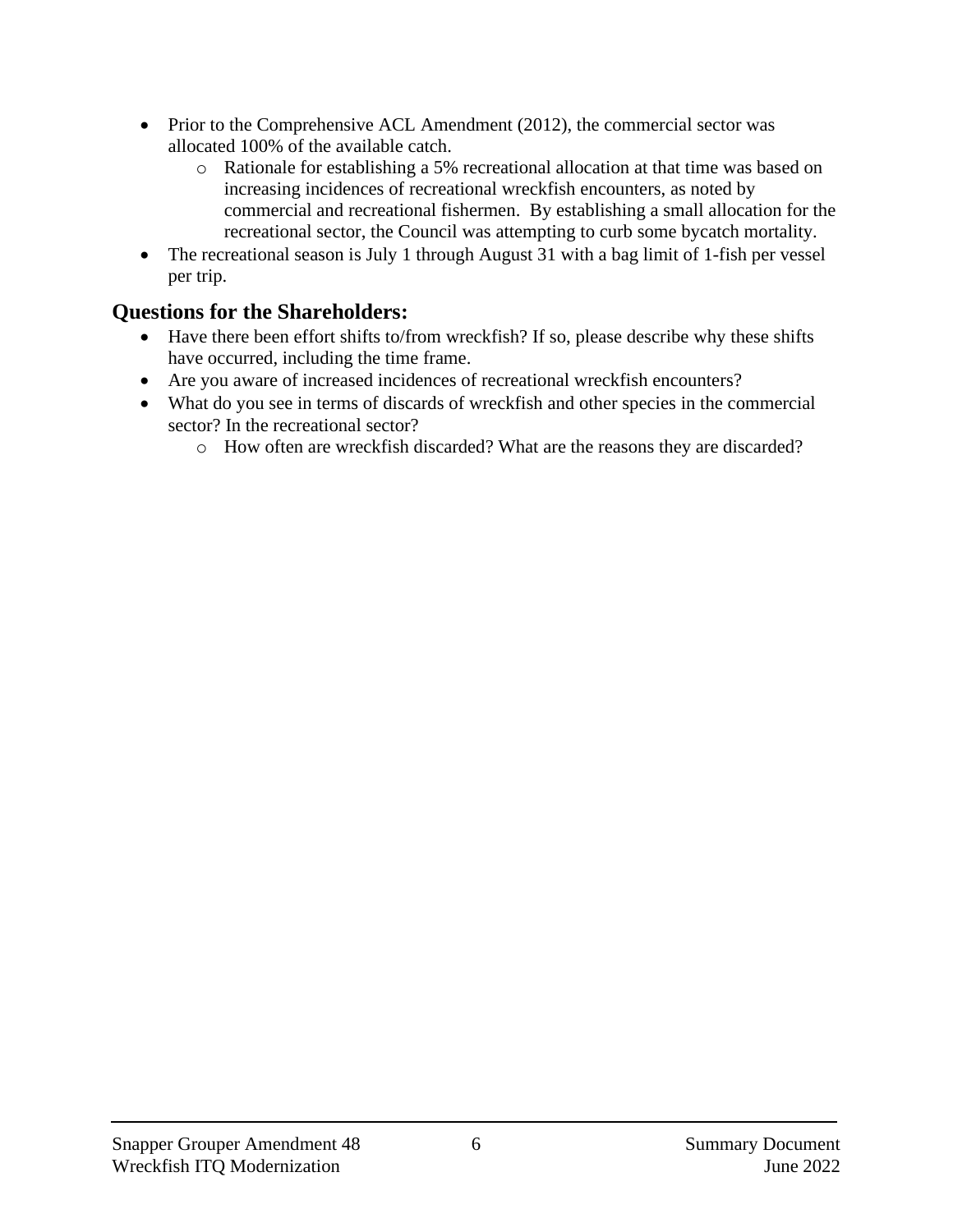#### **Action 2. Implement an electronic reporting system for the wreckfish individual transferable quota (ITQ) program.**

#### **Purpose of Action:**

Data management and user experience could be greatly enhanced by moving from a paper system to an electronic system. The migration to an electronic system would increase timeliness of reported data, improve data quality, reduce cost and time for management, provide additional flexibility and benefits to fishermen, and improve program enforcement and monitoring.

**Alternative 1 (No Action).** Retain the current ITQ paper-based reporting system including, share certificates, allocation coupons, vessel logbooks, and dealer reports.

**Alternative 2**. Implement an electronic system of reporting for the wreckfish ITQ program to electronically track ownership and transfers of quota shares, distribution and transfers of annual allocation (quota pounds), and electronically record wreckfish landing information.

#### **Discussion:**

- Data management and user experience could be greatly enhanced by moving from a paper system to an electronic system.
	- o The regulations are closely tied to the current paper-based system. Moving to an electronic system will require careful review of the regulations.
- **Functional Structure of Electronic Reporting System** (these components form the base structure of the current electronic reporting program based on existing catch share online systems within the Southeast. If the Council would like to modify these base components, it would require development of a new online system which would increase the time, resources, and cost needed for implementation).
	- o Account types are the base structural unit and are linked directly to permits:
		- Each account is unique and identifiable through permit ownership,
		- Allows access to, view, record, and transfer shares and allocation,
		- Allows access to record wreckfish landings, deduct used allocation (quota pounds/coupons), and determine cost recovery value.
	- o Must be linked to the permit system,
	- o Contain accounts for shareholders, vessels, and dealers,
	- o Track wreckfish landings.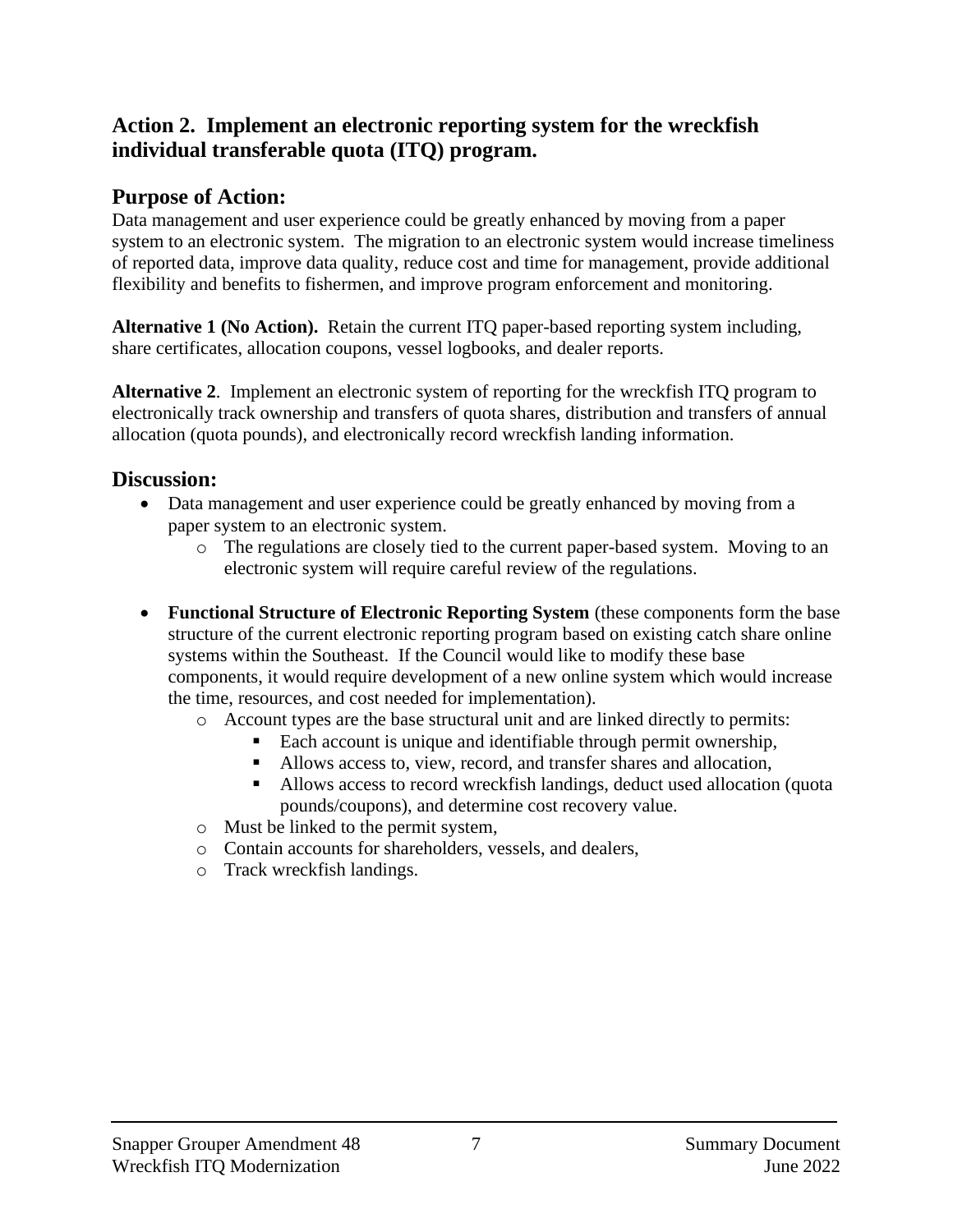**Table 1.** Differences between the current paper-based system for the wreckfish individual transferable quota program and electronic reporting systems.

|                                            | Paper                                           | <b>Electronic</b>                                                                                   |
|--------------------------------------------|-------------------------------------------------|-----------------------------------------------------------------------------------------------------|
| <b>Shares</b>                              | Certificate, numbered                           | Percentage                                                                                          |
| <b>Allocation</b>                          | Mailed Coupons, 100<br>or 500 lb increments     | 1 lb increments, stored online                                                                      |
| <b>Share</b><br>transfers                  | Mail-in certificates,<br>issue new certificates | Online transfer to eligible<br>participant; nearly instantaneous                                    |
| <b>Allocation</b><br>transfers             | Coupon signed over                              | Online transfer instantaneous                                                                       |
| <b>Participation</b><br><b>Eligibility</b> | Snapper Grouper and<br>Wreckfish permit         | Snapper Grouper and Wreckfish<br>permit; additional participation<br>requirements could be applied. |

- **Operational Elements of Electronic Reporting Systems** (these components are independent of the structure and are left to the discretion of the Council) (**Appendix A**).
	- o Program Eligibility
	- o Hail-in and/or hail-out requirements.
	- o Transferability Rules
	- o Data submission frequency
	- o Units of measure
	- o Cost recovery
	- o Transport Restrictions
	- o Allocation Deductions
	- o Flexibility Measures
	- o Retaining Annual Allocation Before a Quota Reduction
	- o Share and Allocation Caps
	- o Maintenance of Shares and Allocation
	- o Consideration Of Adaptive Catch Share for Future Distribution

- What requirements should there be to obtain a new wreckfish shareholder account ? For example, for the first five years of the Gulf Reef Fish IFQ program only permitted entities could obtain a new IFQ shareholder account)?
	- o Currently there is no restriction on who can obtain wreckfish shares. However, you do need shares to obtain a wreckfish permit to harvest.
	- o You will need an account in order to obtain shares as this will now be an electronic two-step process between the transferor and the transferee.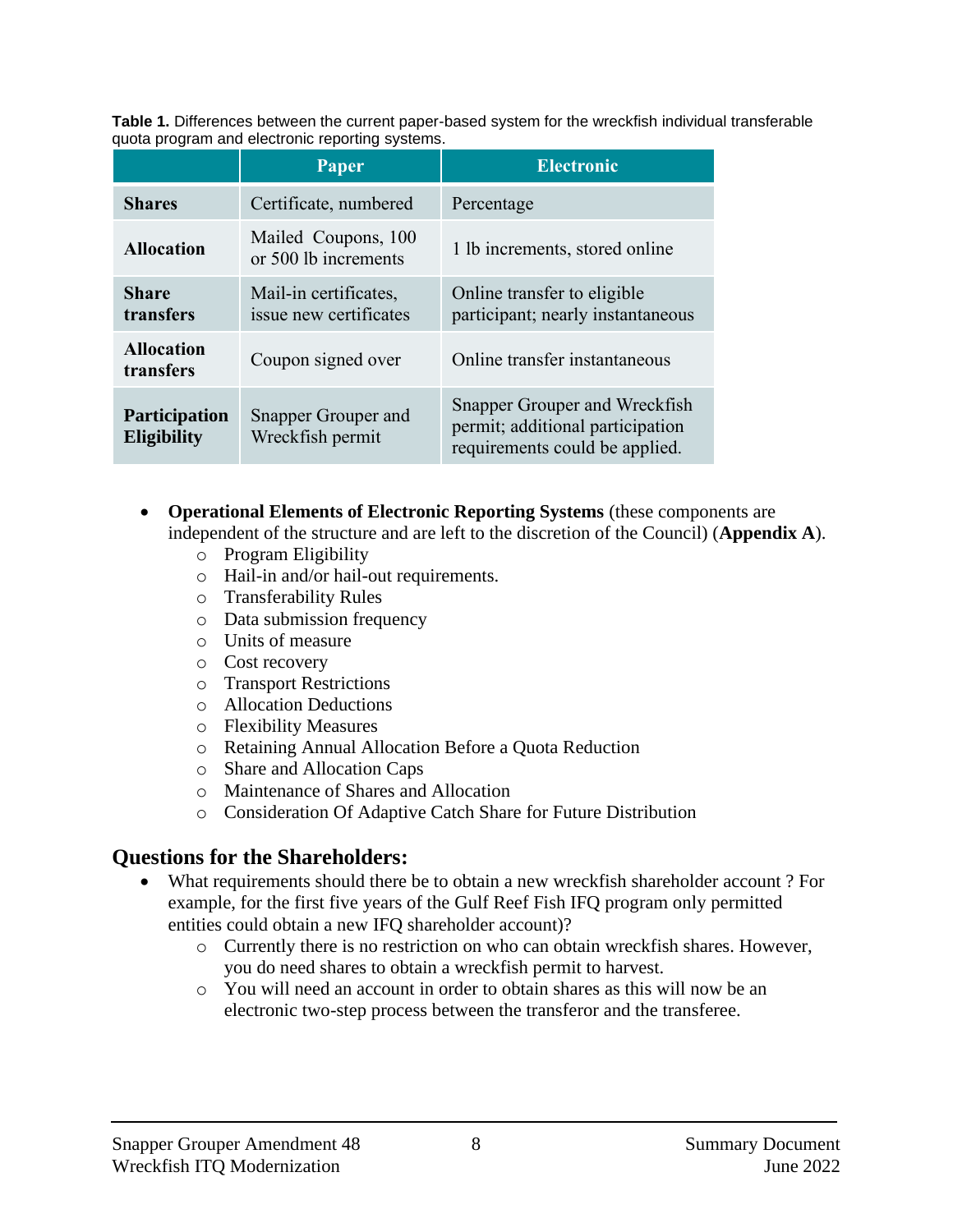#### **Action 3. Modify the requirement to possess a commercial vessel permit for wreckfish.**

# **Purpose of Action:**

The requirements to possess two permits in addition to owning ITQ shares is duplicative and therefore unnecessarily burdensome for program participants and data managers. These requirements also unnecessarily complicate the use of data by program analysts. Additionally, requiring NMFS to determine whether an entity is an employee, contractor, or agent of the vessel owner is difficult without requesting more information than is typically requested of permit applicants and it creates additional administrative burden for applicants and NMFS.

**Alternative 1 (No Action).** To commercially harvest or sell wreckfish, a commercial vessel permit for wreckfish and a commercial permit for South Atlantic snapper grouper must have been issued to the vessel and the permit must be on board. To obtain a commercial vessel permit for wreckfish, the applicant must be a wreckfish shareholder; and either the shareholder must be the vessel owner, or the owner or operator must be an employee, contractor, or agent of the shareholder.

**Alternative 2.** To commercially harvest or sell wreckfish, a commercial vessel permit for wreckfish and a commercial permit for South Atlantic snapper grouper (unlimited) must have been issued to the vessel and the permit must be on board. To obtain a commercial vessel permit for wreckfish, the applicant must be a wreckfish shareholder; and the shareholder must be the vessel owner.

**Alternative 3.** To commercially harvest or sell wreckfish, a commercial permit for South Atlantic snapper grouper (unlimited) must have been issued to the vessel, the permit must be on board, and the permit holder must be a wreckfish shareholder.

# **Discussion:**

- Currently, an entity must possess wreckfish coupons, a commercial snapper grouper vessel permit, and a commercial wreckfish vessel permit to possess, land, and sell wreckfish harvested from the South Atlantic exclusive economic zone. Further, an entity must possess ITQ shares to receive coupons either prior to the start of the fishing year or through transfer. Given that ITQ shares are considered a "permit" in the Magnuson-Stevens Act, the requirements to possess two permits in addition to owning ITQ shares appears to be duplicative.
	- o The additional requirement to possess a commercial wreckfish permit does not appear to enhance NMFS' ability to track and monitor the harvesting activities of vessels in the program, nor does it appear to provide additional information to analysts and program managers beyond the information already provided as a result of the commercial snapper grouper permit requirement.
- The regulations regarding the wreckfish permit requirement complicate management of the program. No other permit requirement in fisheries managed by the Council requires NMFS to determine whether an entity is an employee, contractor, or agent of the vessel owner. Such determinations are difficult to make without requesting more information than is typically requested of permit applicants in fisheries managed by the Council.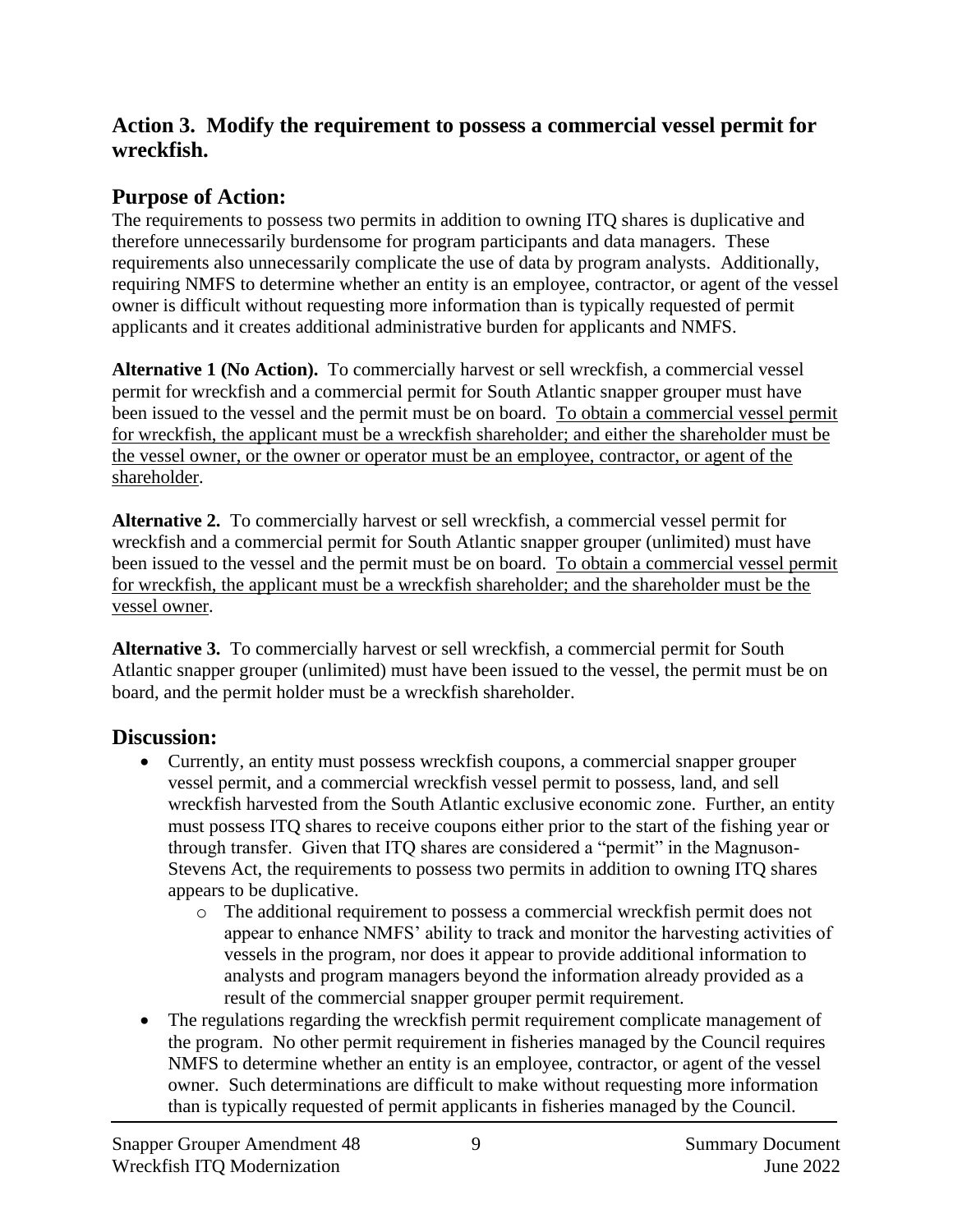- o The current language allows an entity other than the wreckfish shareholder to obtain a wreckfish permit if they were considered an employee, contractor, or agent of the shareholder. This allows for a Wreckfish permit holder that is not a Wreckfish shareholder, and Wreckfish permit holder may own permits directly in their own name and not as an employee, contractor, or agent of the Wreckfish shareholder
	- The SERO Permits system will not allow on a single vessel, permits that are associated with different permit holders.
	- The permit holder is the entity entitled to the landings records, not the Wreckfish shareholder
	- With an electronic system, Wreckfish shareholder accounts are linked to vessels harvesting the shares.
	- Having an eligibility requirement of just a SG1 permit to obtain a Wreckfish Shareholder account would clarify what is occurs. The Wreckfish shareholder could transfer allocation to the vessel that was once considered its employee, contractor, or agent and it clearly defines who should have access to which landing records.
- This action will need to address the language requiring NMFS to determine whether an entity is an employee, contractor, or agent of the vessel owner and permit eligibility requirements should the Council decide to remove the permit requirement.
	- o *Eligibility requirements can be built into the electronic reporting system. For example, any unlimited (SG1) permit holder can join the program, but only those accounts associated with shares can hold allocation and harvest fish or you can have any entity with an account allowed to harvest Wreckfish. The limit of the SG1 permit holder restricts the fishery to SG1 permit holders and does not allow for public participants (accounts without permits). Restricting holding allocation to just shareholders, maintains the current system where allocation can only go to those with own shares. Allowing for allocation transfers to account holders with an SG1, allows for a slightly broader universe of wreckfish harvesters but does not open the door to any entity, as SG1s are already limited.*
- **Alternative 2** and **Alternative 3** include specific reference to the SG1– the snapper grouper permit required to harvest wreckfish.
	- $\circ$  Adding the SG2 (225-pound) permit as an option under Action 3 is not considered a reasonable alternative because the SG2 permit was intended to cover incidental harvest. Trips for wreckfish limited to 225-pounds would likely be unprofitable.

# **Law Enforcement Advisory Panel Recommendations (February 2021):**

- LE would need to be able to verify that the vessel has the needed permits to harvest. An interactive system would work well so a vessel's allocation can be verified.
- LE AP members asked how the shareholder feel about possibly removing the permit. An LE AP member that is a wreckfish shareholder explained that they have shares and use one to three vessels to harvest the fish. These vessels are owned by separate companies who are "agents" of the organization. The shareholders are concerned about how removing the wreckfish permit and agent language would affect their ability to work with other vessels (i.e., how a vessel account would gain access to a share account)?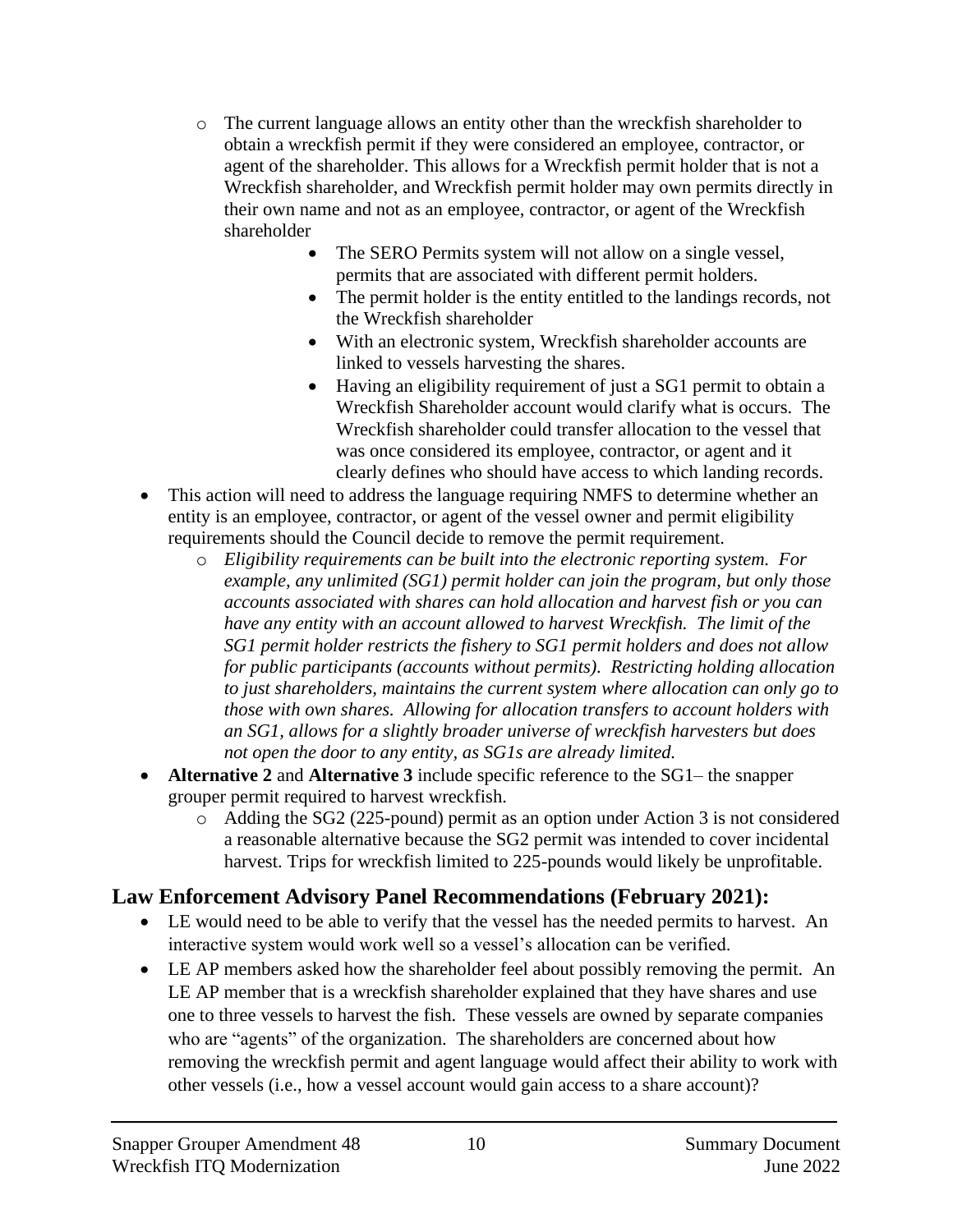- o It was clarified that if fishermen wanted to use other permitted vessels to harvest wreckfish that could be done different ways: the most restrictive way would be to require the vessel's permit holder owner to have wreckfish shares. Alternatively, eligibility requirements could be worked into the system to allow any SG1 permit holder to obtain a shareholder account with associated vessel account in the ITQ system. Transfers of allocation would allow this vessel to than harvest Wreckfish. The Council would need to discuss these eligibility requirements. Additionally, landings are tied to the vessel not the shareholder so it will be important to determine how landings would then be attributed to shares.
- o The shareholder on the LE AP doesn't see any issues at the moment with removing the wreckfish permit but noted that it will be important to discuss this issue with other shareholders.

- For shareholders, what are the pros and cons of having the wreckfish permit?
- The electronic system limits **share transfers** to those that have an account, but it can limit it further if desired. Should there be additional requirements for share transfers (ex. must have an account and a snapper grouper unlimited permit).
- What requirements should there be to **maintain shares**? (ex. you no longer need a snapper grouper permit to *maintain* those shares. However, you cannot harvest those fish without a permit).
- The electronic system limits allocation transfers to those that have an account, but it can limit it further. . Should there be additional requirements to receive allocation other than those required to open an account? Options may include restricting to only those with shares or just those with the snapper grouper unlimited permit?
- What should be the requirements to **maintain or possess allocation**? Currently allocation can be possessed only by a wreckfish shareholder or the shareholder's employee, contractor, or agent. The system will not have a viable method to determine the shareholder's employee, contractor, or agent, especially if the employee, contractor or agent has permits in their own name for that same vessel.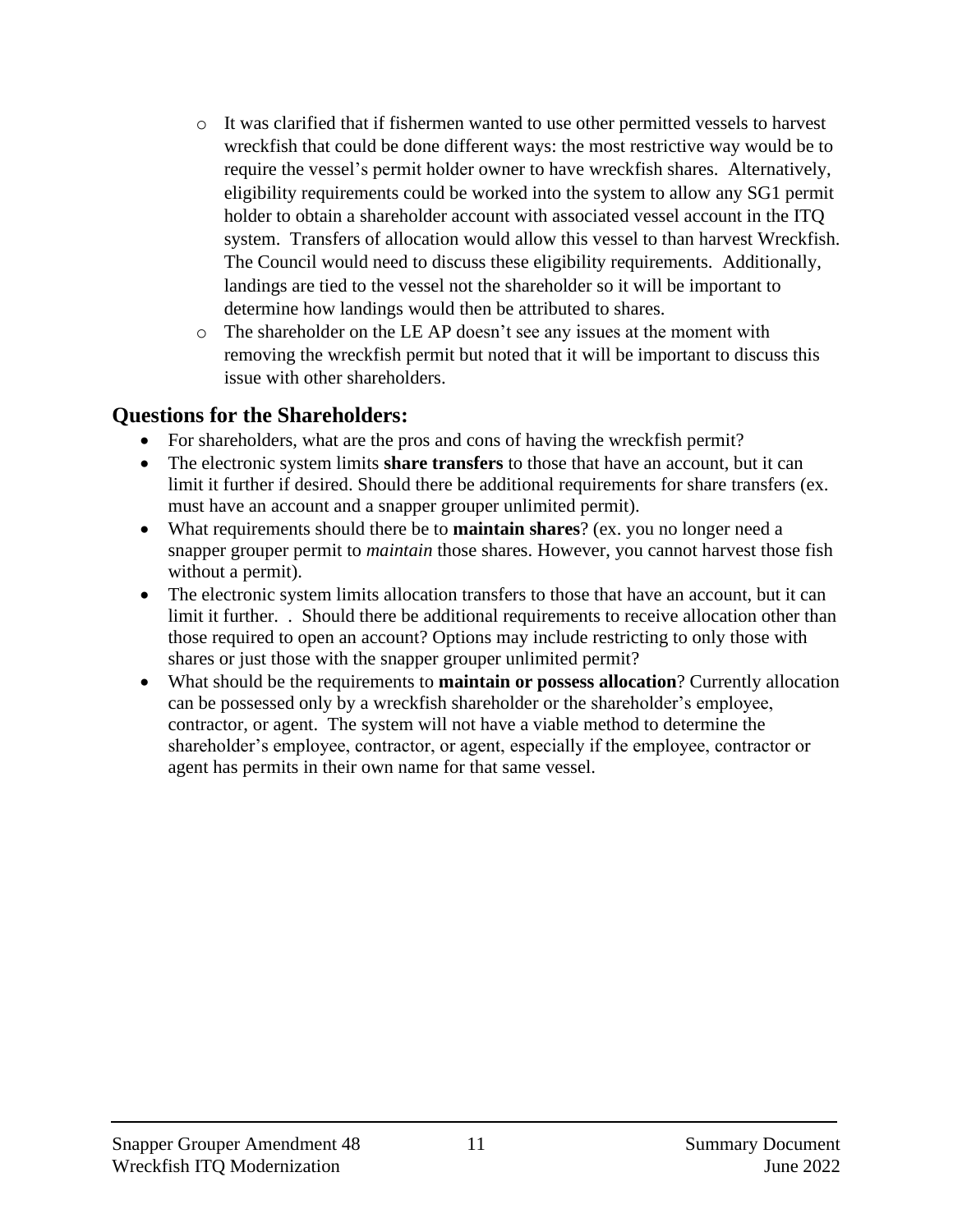#### **Action 4. Modify the commercial fishing year for wreckfish.**

#### **Purpose of Action:**

A calendar year fishing year would reduce administrative burden and system downtime as the ITQ program moves towards an electronic reporting system. The spawning season closure could be modified to better align with the change in the commercial fishing year proposed in Action 4.

**Alternative 1 (No Action).** The commercial fishing year for wreckfish begins on April 15 and ends on April 14.

**Alternative 2.** The commercial fishing year for wreckfish begins on January 1 and ends on December 31.

### **Action 5. Modify the spawning season closure for wreckfish.**

**Alternative 1 (No Action).** From January 15 through April 15, each year, no person may harvest or possess wreckfish on a fishing vessel, in or from the exclusive economic zone.

**Alternative 2.** From January 1 through April 1, each year, no person may harvest or possess wreckfish on a fishing vessel, in or from the exclusive economic zone.

#### **Discussion:**

The current electronic reporting systems have a required shut down time from December  $31<sup>st</sup>$  at 6pm EST to January 1 st 2pm EST to reset the system for the next year. By consolidating the reporting system downtimes, we can reduce impacts on other electronic programs in an online system. Additional system downtimes may affect all programs in the online system which currently include Gulf of Mexico Red Snapper IFQ, Gulf of Mexico Grouper-Tilefish IFQ, Highly Migratory Species' Bluefin Tuna IBQ, and law enforcement's ability to enter Turtle Excluder Device reports. If the season is not realigned to match other IFQ fisheries (calendar year) these programs would need to shut down for wreckfish processing and vice versa.

- Changing the fishing and spawning seasons is anticipated to have minimum impact since the fishery is still closed during roughly the same time period.
- **Action 4** and **Action 5** are currently separate to allow the Council the option of modifying the fishing year without modifying the spawning season.

- When/where are the fish available, and has this changed? For instance, has there been any shift in catch (annually/seasonally) inshore/offshore or north/south? If so, please describe.
- What are your observations on the timing and length of the wreckfish spawning season in your area (time periods when fish are observed with large ovaries or eggs spilling out externally)?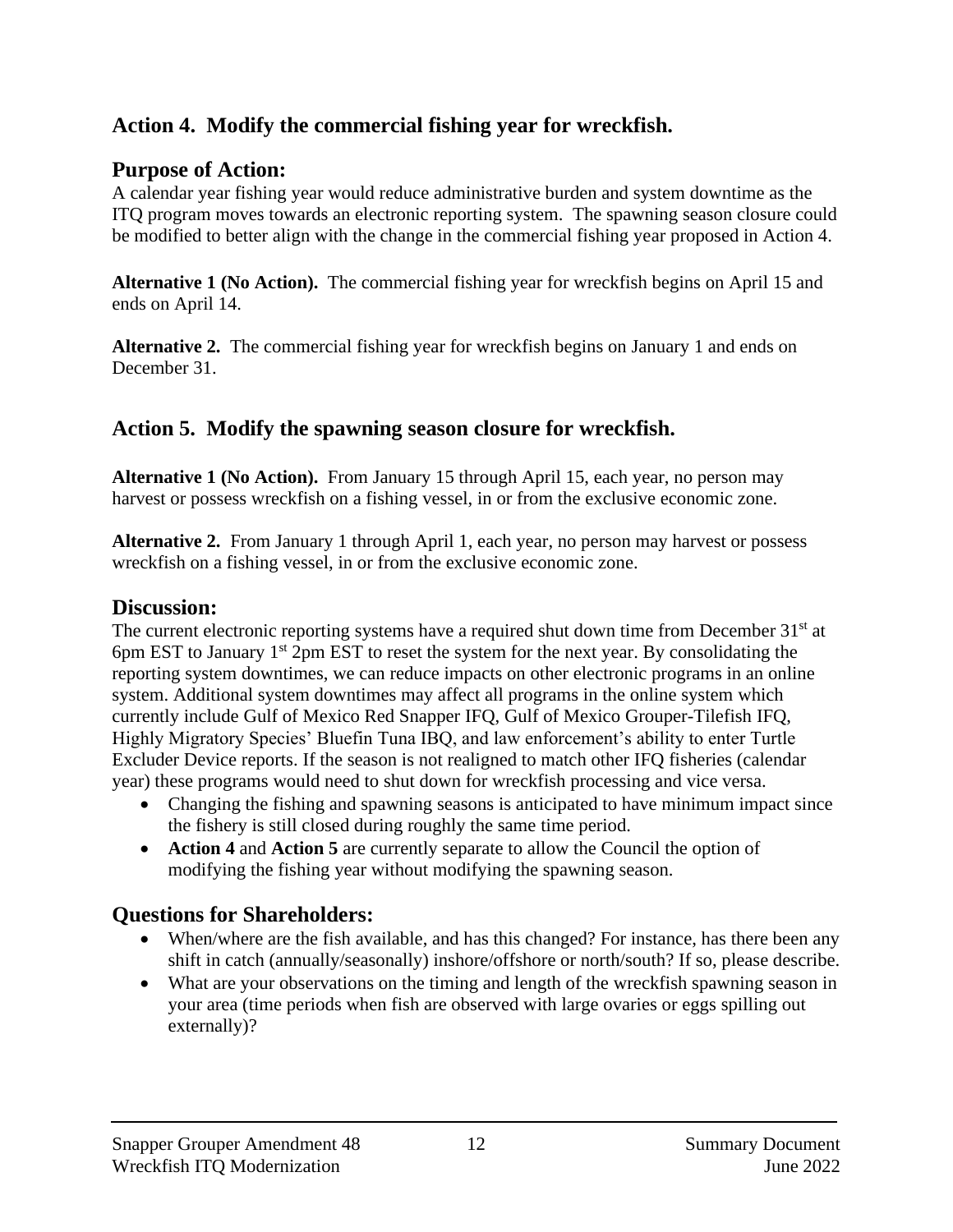### **Action 6. Require all commercial vessels with a South Atlantic Unlimited Snapper-Grouper Permit participating in the wreckfish portion of the snapper grouper fishery to be equipped with vessel monitoring systems.**

#### **Purpose of Action:**

Wreckfish shareholders mentioned adding VMS requirements in order to eliminate the current offloading site and time requirements. The Law Enforcement Advisory Panel noted the VMS can be beneficial for enforcing offloading requirements, enforcing closed areas, search and rescue, and communication between owners and operators.

**Alternative 1 (No Action).** Commercial vessels with a South Atlantic Unlimited Snapper-Grouper Permit are not required to be equipped with vessel monitoring systems when participating in the wreckfish portion of the snapper grouper fishery.

**Alternative 2.** Require all commercial vessels with a South Atlantic Unlimited Snapper-Grouper Permit participating in the wreckfish portion of the snapper grouper fishery to be equipped with vessel monitoring systems.

#### **Discussion:**

- Industry would pay for the VMS system. NMFS currently has a reimbursement program for the purchase of NMFS-approved VMS devices, which would cover the cost of the initial VMS unit. However, this program is subject to available funds and may change in the future.
- Industry would pay the recurring transmission costs as well as installation and repair/maintenance costs as well as the cost of any replacement units in the future.
- This action ties into **Action 7** (offloading requirements). If VMS/hail-in/satellite units are required there is no need to provide 24-hour notices of a change in landing location. Offloading times would still need to be addressed.
- Example of the Gulf VMS requirements for IFQ fisheries are:
	- o Hourly reporting frequency (ping rate) –changing this could have unexpected consequences if the fisherman is involved in other fisheries that require VMS reporting rate. Currently, an hourly 'ping rate' is the standard in our region, with increased rates when approaching or in management areas (e.g., MPAs). Units must be permanently affixed and always on, unless under a power down exemption.
	- o Hail-out requirement that describes type of trip required whenever the vessel leaves the dock.
	- o Hail-in requirement that contains estimated catch share landings, dealer, landing location, and date/time of landing. Hail-in is required 3 to 24 hours in advance of landing and allow a 1-hour window after the selected landing time (e.g., arriving at 3pm means they can dock between 3pm to 4pm. Any later time would require an amended notification).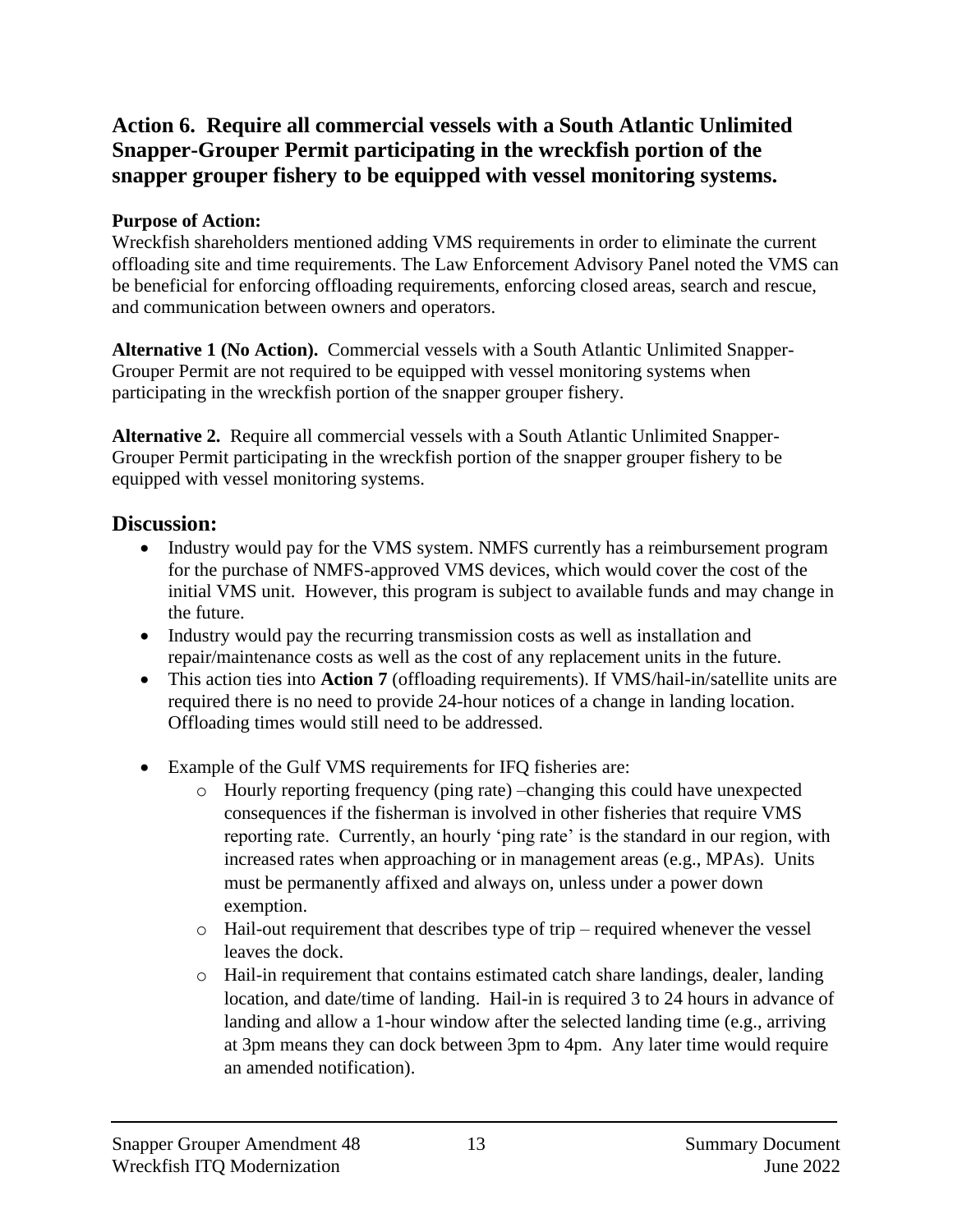$\circ$  Satellite units only – this is required due to the need for real time tracking at sea and distance to protected areas. This is the only way to submit a hail-in while at sea unless the fishermen use a satellite phone.

# **Monitoring Options:**

- Satellite VMS (real-time monitoring) or cellular VMS (archival monitoring).
	- o Cellular VMS units collect hourly ping rates at sea via satellite GPS and store that information until the unit comes into cellular range. Once in cellular range, the VMS units sends all data stored.
		- Cellular is better when the information is not needed in real-time and does not need to be submitted at-sea.
	- o Satellite VMS units collect hourly ping rates at sea via satellite GPS and immediately send that information to NMFS.
		- Satellite is the only option for at-sea submission and is useful when realtime information is needed. Real-time needs are often to monitor closed areas, submit at-sea hail-ins, and used to track where a vessel will land so law enforcement can intercept.
		- Satellite units tend to be more expensive than cellular units.
	- o The NMFS reimbursement program will only reimburse up to \$950 for any fishery that allows for a cellular unit. For fisheries restricted to satellite units, the reimbursement is currently at \$3100, though this is currently under review and may also be reduced.
- Extended offloading time requirements.
- Declaration that vessel is leaving the dock and pre-landing notifications (hail-out/hail-in requirements).
	- o Non-VMS hail-in and hail-out would create an additional expense to the agency to implement and maintain.

# **Law Enforcement Advisory Panel Recommendations (February 2021):**

- VMS allows law enforcement to "see" a vessel in real time, so VMS should be discussed if the Council wants to look at multiple offloading locations. Too many offloading sites would become unwieldy without VMS.
- Benefits of VMS for enforcement: landings location to enforce offloading requirements, enforcement of closed areas, search and rescue, communication between owners and operators.
- Preferable alternative from industry would be a hail-in, hail-out instead of VMS but fishery will adjust if it becomes a "necessary evil."

- What level of monitoring do you feel is necessary for the commercial wreckfish fishery?
- Should the monitoring program require a **hail-out** (declaration)? If so, how far in advance should the hail-out occur? A day, hour, or minutes before leaving? Should a hail-out requirement be considered outside of a VMS requirement?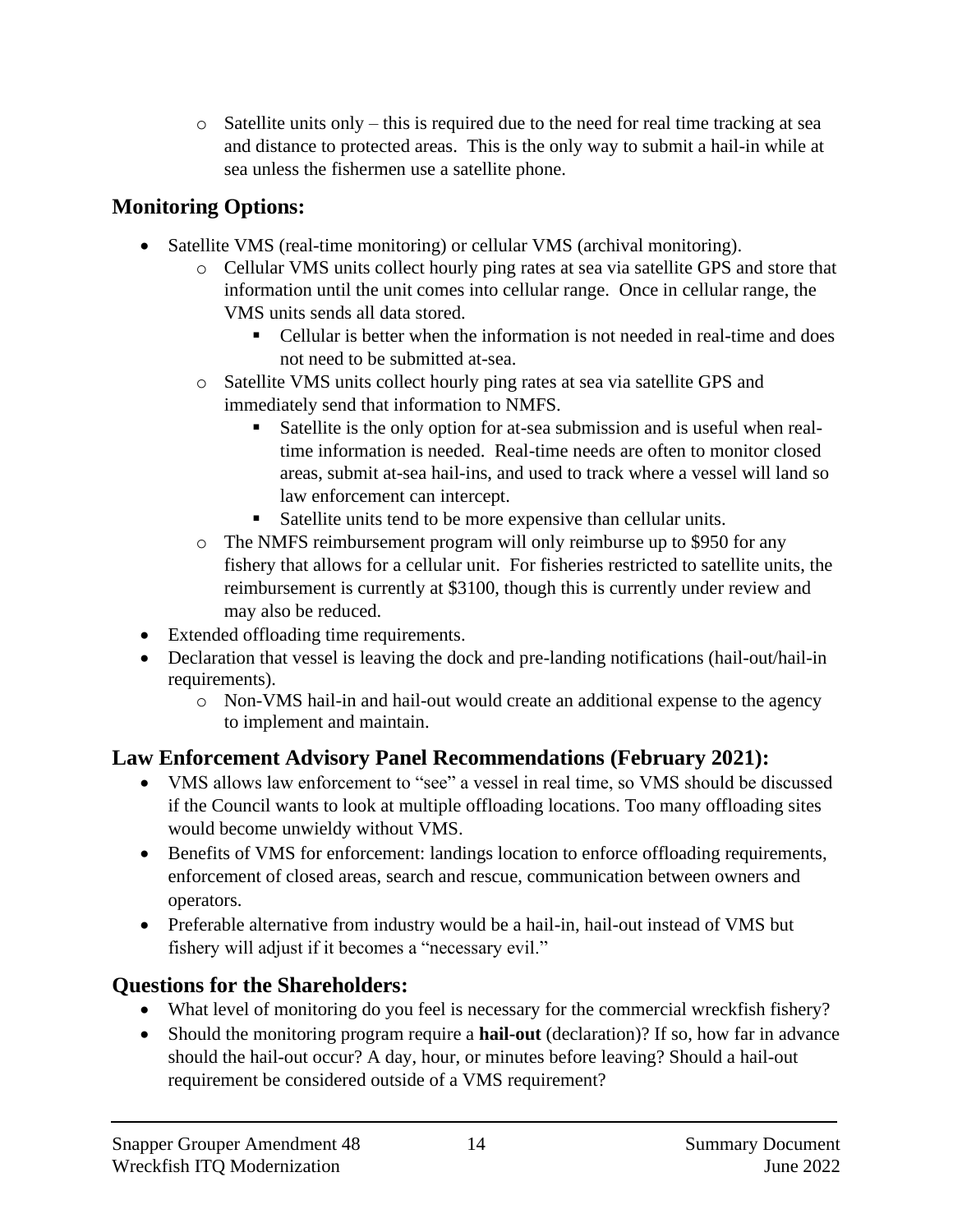• Should the monitoring program require a **hail-in** (pre-landing notification)? If so, how far in advance should a hail-in be submitted? What information other than date/time of arrival and location should be included?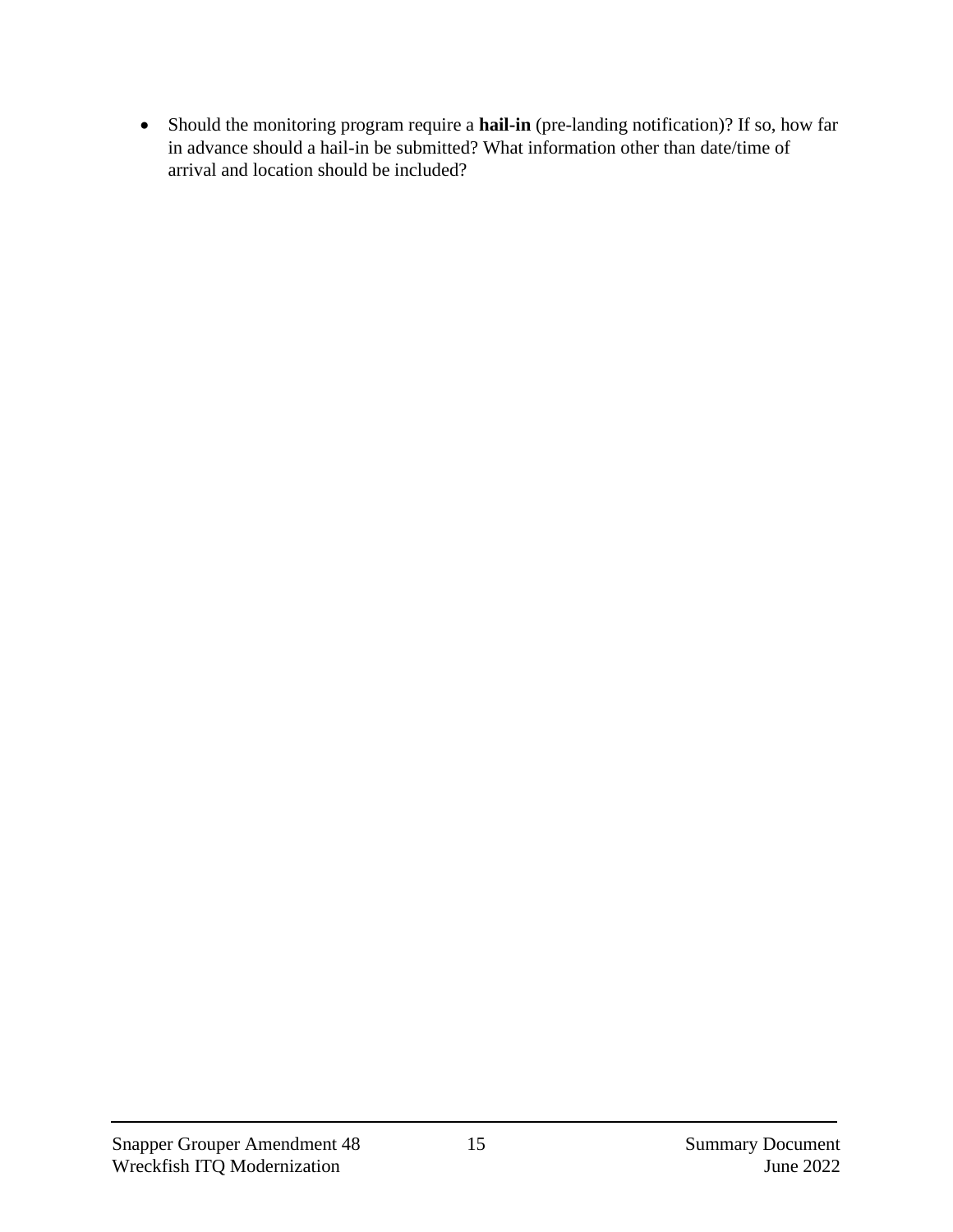# **Action 7. Modify offloading site and time requirements for wreckfish.**

### **Purpose of Action:**

Wreckfish shareholders expressed that having designated landing sites and the daily unloading timeframe to be overly burdensome, particularly the hours allowed for offloading. The allowable offloading time requirement affects the efficiency of their fishing operations. Shareholders would like to see the approved offloading sites and times requirements removed.

**Alternative 1 (No Action).** Wreckfish may only be offloaded between the hours of 8 a.m. and 5 p.m., local time.

**Alternative 2.** Wreckfish may only be offloaded between the hours of 6 a.m. and 6 p.m., local time.

**Alternative 3.** Wreckfish may only be offloaded between the hours of 5 a.m. and 8 p.m., local time.

**Alternative 4.** Remove the requirement to offload wreckfish between the hours of 8 a.m. and 5 p.m., local time.

#### **Discussion:**

- The allowable offloading time requirement affects the efficiency of fishing operations. If fishermen arrive at the dock too late to offload, the fish must remain aboard overnight. Unloading the next day impedes the fleet from going back out on another trip by several hours, thereby reducing the number of daylight hours they can fish.
- Additionally, shareholders reported that they rarely, if ever, encounter law enforcement officials at the dock when they do offload.
- These requirements are holdovers from when the program began with 49 participants, many more than are currently in the fishery.

# **Law Enforcement Advisory Panel Recommendations (February 2021):**

- The OLE representative saw no problem with expanding offloading hours to extend from 6 AM to 6 PM, as they are specified in the Gulf's program. It was explained that the rationale for these hours is that it works with typical officer schedules and they encompass daylight hours only which helps with officer safety.
- In the Gulf, there is a process to approve landing locations, but the program also requires VMS. LE AP members cautioned against allowing fishermen to submit landing locations if vessels are not required to carry a VMS (as is currently the case in the South Atlantic). VMS allows law enforcement to "see" a vessel in real time, so VMS should be discussed if the Council wants to look at multiple offloading locations.
- LE AP members recommended consistency with the Gulf reef fish program adding that consistency is key for law enforcement. Additionally, there would already be a system in place if other fisheries were to move to IFQ/ITQ programs. Further, it was acknowledged that consistency would be important to the state of Florida.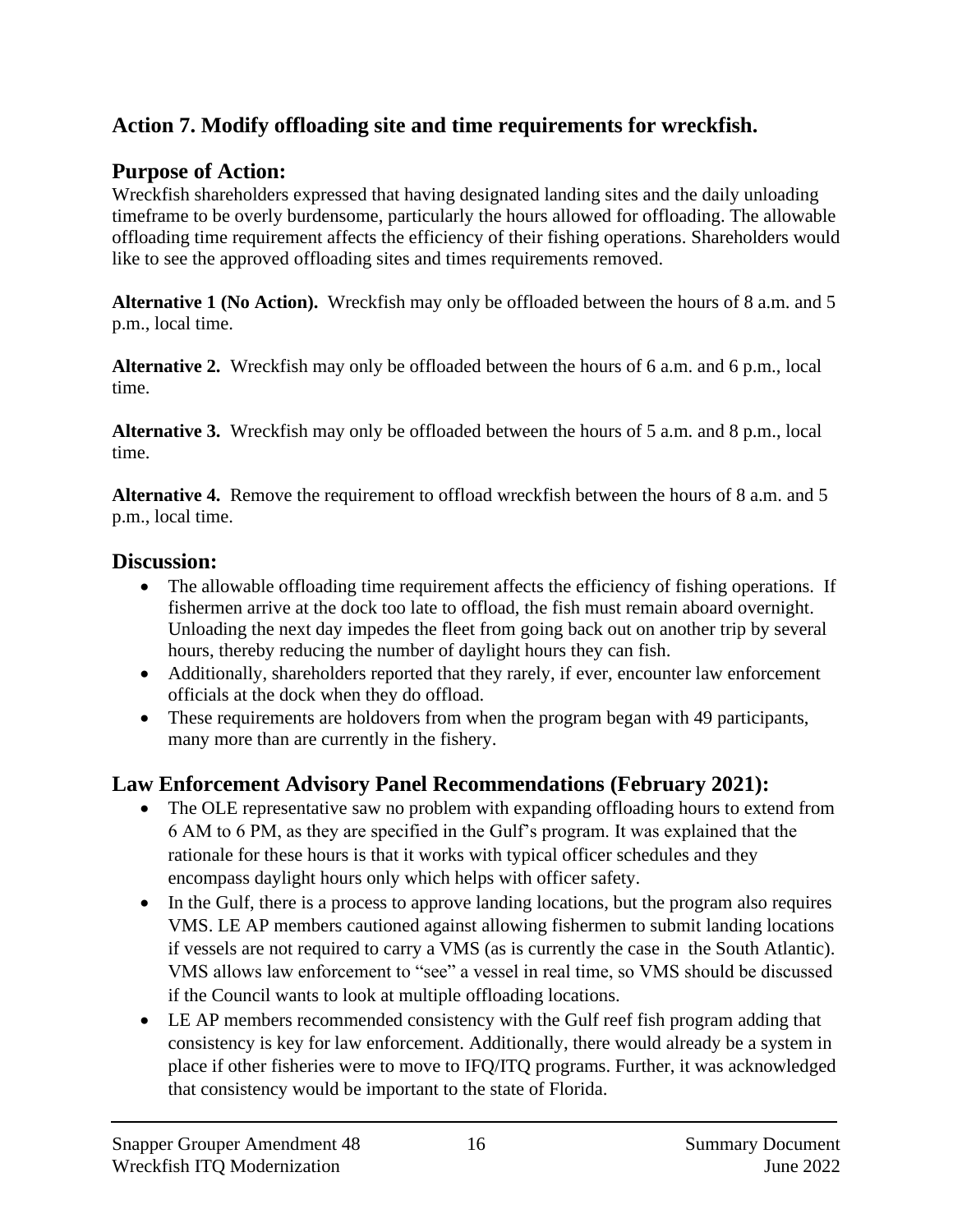- A commercial fisherman representative on the LEAP offered that current offload site/time implementation is ineffective. Fishermen acknowledge the benefits of VMS and are not necessarily opposed in principle; however, there are concerns about data use.
- A commercial fisherman representative on the LEAP indicated that fishermen would support an extension to the offloading hours beyond 6 AM - 6 PM.

- Are any of the offloading time requirements proposed in **Alternative 2** or **Alternative 3** sufficient to decrease the probability of fishermen having to leave fish aboard overnight?
- Are there any other considerations for modifying offloading times?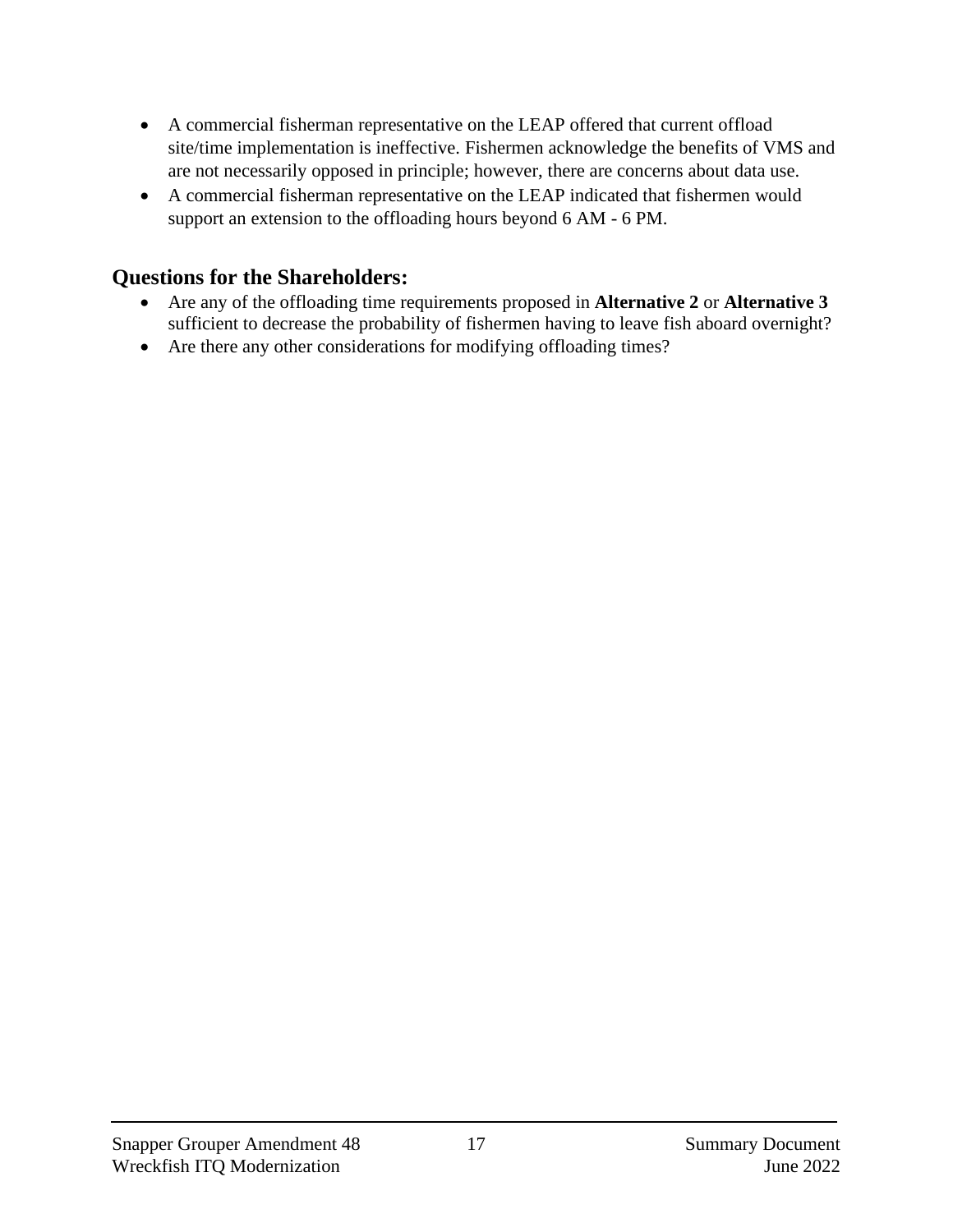#### **Action 8. Implement a cost recovery plan and associated conditions for the wreckfish individual transferable quota program.**

#### **Purpose of Action:**

Cost recovery, the collection of a fee to recover the actual cost directly related to the management, data collection, and enforcement of any Limited Access Privilege Program (LAPP), is mandated under section  $304(d)(2)(A)$  of the Magnuson-Stevens Act.

#### **Sub-Action 8-1. Implement a cost recovery plan for the wreckfish individual transferable quota program.**

**Alternative 1 (No Action).** Do not implement a cost recovery plan for the wreckfish individual transferable quota program. *This is not a legally viable alternative.*

**Alternative 2.** Implement an individual transferable quota cost recovery plan. The transferable quota shareholder landing wreckfish would be responsible for collection and submission of the cost recovery fee to NMFS.

**Alternative 3.** Implement an individual transferable quota cost recovery plan. The dealer receiving Wreckfish would be responsible for collecting the cost recovery fee from the shareholder landing the wreckfish and submitting the fee to NMFS.

#### **Sub-Action 8-2. Collection of wreckfish individual transferable quota program cost recovery fees.**

**Alternative 1 (No Action).** Do not implement a cost recovery plan for the wreckfish individual transferable quota program.

*This is not a legally viable alternative.*

**Alternative 2.** Fees will be collected at the time of landing.

**Alternative 3.** Fees will be collected upon the sale of such fish during a fishing season.

**Alternative 4.** Fees will be collected in the last quarter of the calendar year in which the fish is harvested.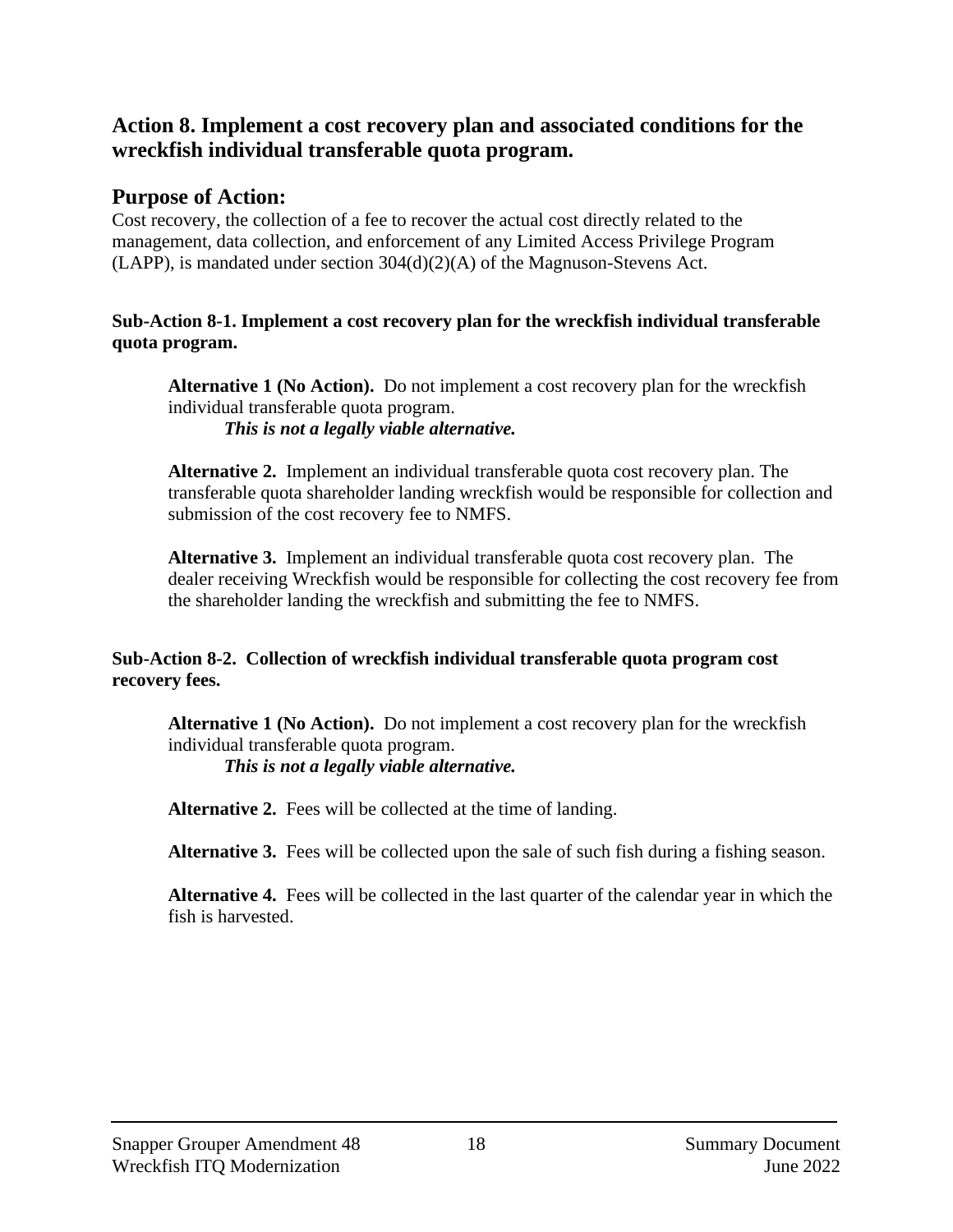**Sub-Action 8-3. Frequency of wreckfish individual transferable quota program cost recovery fee submission.**

**Alternative 1 (No Action).** Do not implement a cost recovery plan for the wreckfish individual transferable quota program. *This is not a legally viable alternative.*

**Alternative 2.** Cost recovery fee will be submitted once per year.

**Alternative 3.** Cost recovery fee will be submitted twice per year.

**Alternative 4.** Cost recovery fee will be submitted four times per year.

**Alternative 5.** Cost recovery fee will be submitted twelve times per year.

#### **Sub-Action 8-4. Determination of wreckfish individual transferable quota program cost recovery fees.**

**Alternative 1 (No Action).** Do not implement a cost recovery plan for the wreckfish individual transferable quota program.

*This is not a legally viable alternative.*

**Alternative 2.** The cost recovery fee will be based on actual\* ex-vessel value of the wreckfish landings.

Alternative 3. The cost recovery fee will be based on standard\*\* ex-vessel value of the wreckfish landings as calculated by NMFS.

\* actual ex-vessel value is calculated by multiplying the wreckfish landings by the actual ex-vessel price, where the actual ex-vessel price is the total monetary sale amount a fisherman receives per pound of fish for ITQ landings from a registered ITQ dealer before any deductions are made for transferred allocation and goods and services (e.g. bait, ice, fuel, repairs, machinery replacement, etc.).

\*\* standard ex-vessel value is calculated by multiplying the wreckfish landings by the standard ex-vessel price, which is based on the average ex-vessel price for the previous fishing year and any expected price change in the current fishing year.

# **Discussion:**

- The Magnuson-Stevens Act at section  $304(d)(2)$  mandates the collection of a cost recovery fee, so **Alternative 1 (No Action)** is not in compliance with current requirements.
- The Magnuson-Stevens Act states that the fee shall not exceed 3% of the ex-vessel value of fish harvested under such a program.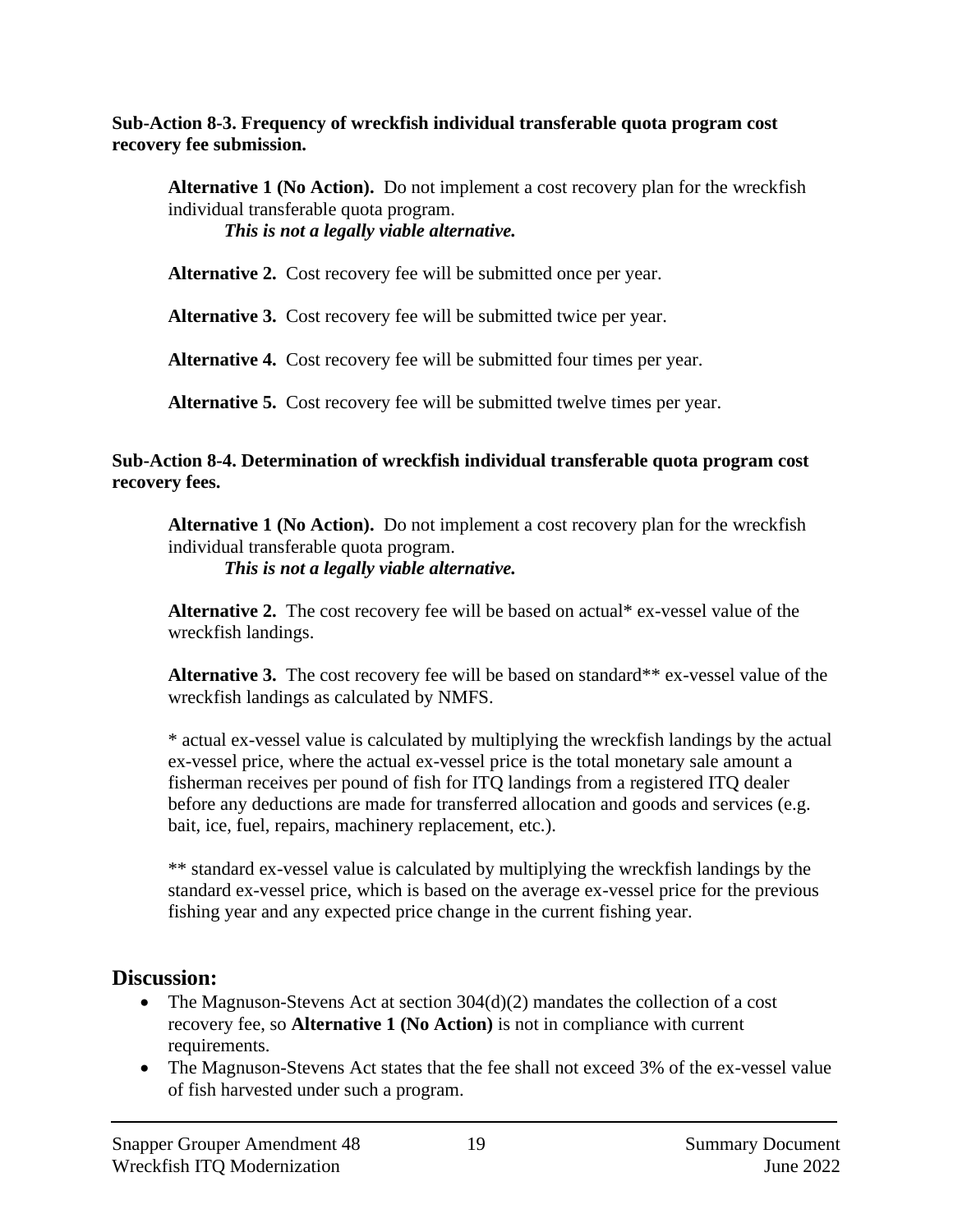- A methodology must be established to recover the costs directly related to the program. These are considered incremental costs, which are costs that would not have been incurred if the program had not been established.
	- o The determination of what percentage to collect is determined by NMFS based on actual costs directly related to the management and enforcement of the Wreckfish ITQ program. MSA requires the fees be deposited in the Limited Access System Administration Funds (LASAF). Some of the factors considered when setting the cost recovery fee are anticipated catch subject to cost recovery, projected exvessel value of catch, costs directly related to management and enforcement of the program, projected balance in LASAF related to the program, and expected nonpayment of fee liabilities.
- When and from whom the fees would be collected are important issues to explore as the Council implements a cost recovery fee in the Wreckfish ITQ program.
	- o Fees must be collected at the time of landing, filing of a landing report or sale of fish, or in the last quarter of the calendar year.
- Collecting from the dealer allows NMFS to suspend the dealer account for non-payment.
- Collection occurs through pay.gov which allows Automated Clearing House (ACH) payments or credit card payments. ACH, also known as "direct payment," is a way to electronically transfer money from one bank account to another without using paper checks, cash, credit cards, or wire transfers. Credit card payments in pay.gov are limited to under \$24,999.99. There is no limit to ACH payments.

- What type of cost recovery system would work best for the wreckfish fishery? There are four decision points for cost recovery:
	- who is responsible for collection and submission of the cost recovery fee,
	- when the fee will be collected.
	- how often the fee will be submitted, and
	- how the fee will be calculated.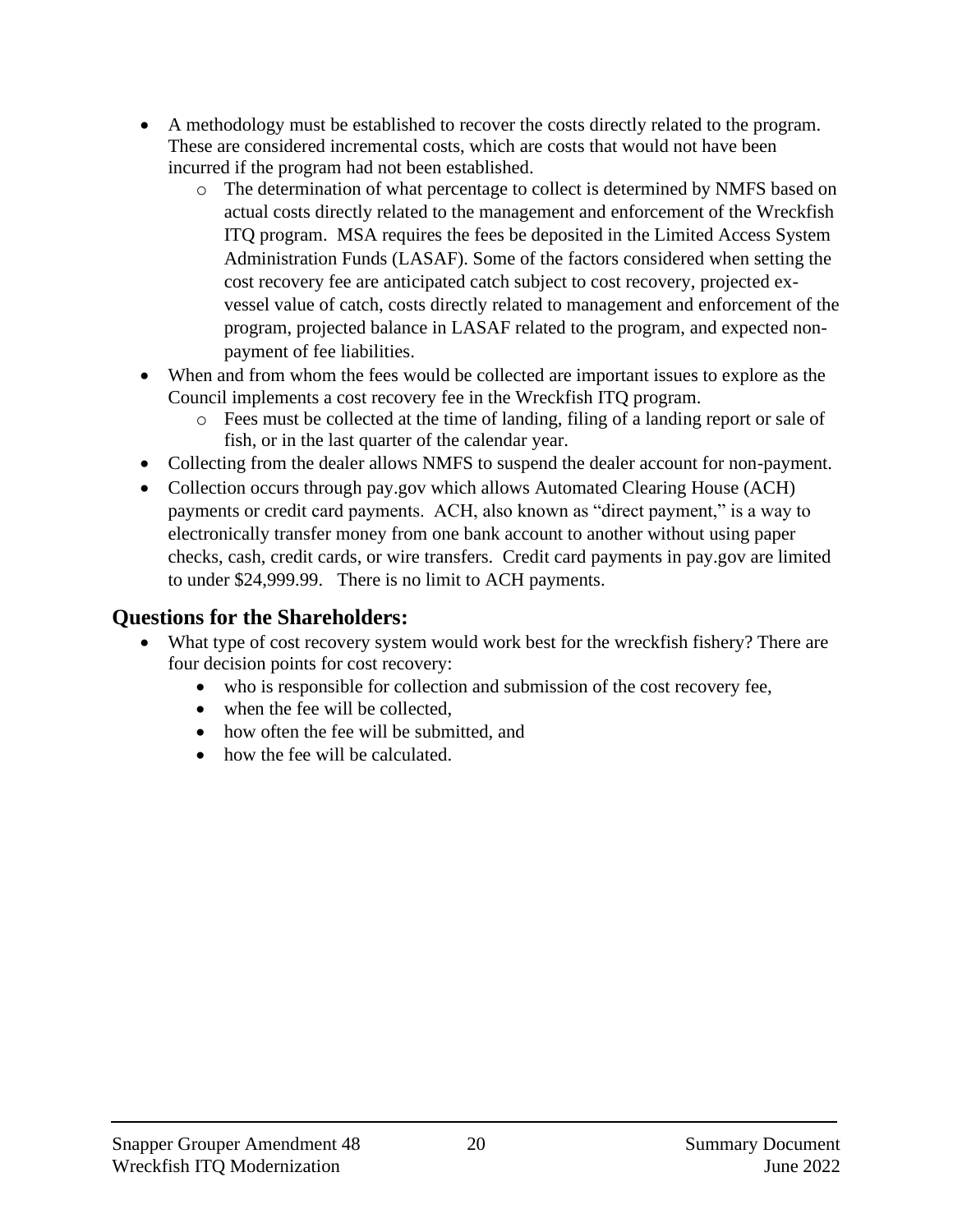**Appendix A.** Operational elements of an electronic reporting system and current regulations for the Wreckfish ITQ Program.

| <b>Operational</b><br><b>Current Regulation</b><br><b>Element</b> |                                                                                                                                                                                                                                                                                                                                                                                                                                                                                                                                                                                                                                                                                                                             | <b>Being Addressed</b><br>in SG 48?                                          |
|-------------------------------------------------------------------|-----------------------------------------------------------------------------------------------------------------------------------------------------------------------------------------------------------------------------------------------------------------------------------------------------------------------------------------------------------------------------------------------------------------------------------------------------------------------------------------------------------------------------------------------------------------------------------------------------------------------------------------------------------------------------------------------------------------------------|------------------------------------------------------------------------------|
| Program<br>Eligibility                                            | For a person aboard a vessel to be eligible for exemption from the<br>bag limit for wreckfish in or from the South Atlantic EEZ, to fish<br>under a quota for wreckfish in or from the South Atlantic EEZ, or<br>to sell wreckfish in or from the South Atlantic EEZ, a commercial<br>vessel permit for wreckfish and a commercial permit for South<br>Atlantic snapper-grouper must have been issued to the vessel and<br>must be on board.                                                                                                                                                                                                                                                                                | Yes, Action 3                                                                |
| Program<br>Eligibility                                            | To obtain a commercial vessel permit for wreckfish, the applicant<br>must be a wreckfish shareholder; and either the shareholder must<br>be the vessel owner or the owner or operator must be an<br>employee, contractor, or agent of the shareholder.                                                                                                                                                                                                                                                                                                                                                                                                                                                                      | Yes, Action 2<br>(eligibility) and<br>Action 3 (permit<br>requirement)       |
| Hail-in and<br>Hail-out                                           | None.                                                                                                                                                                                                                                                                                                                                                                                                                                                                                                                                                                                                                                                                                                                       | <b>TBD</b>                                                                   |
| Transferability<br>Rules (Shares)                                 | All or a portion of a person's percentage shares are transferrable.<br>Transfer of shares must be reported on a form available from the<br>RA. The RA will confirm, in writing, each transfer of shares. The<br>effective date of each transfer is the confirmation date provided by<br>the RA. NMFS charges a fee for each transfer of shares and<br>calculates the amount in accordance with the procedures of the<br>NOAA Finance Handbook. The handbook is available from the<br>RA. The fee may not exceed such costs and is specified with each<br>transfer form. The appropriate fee must accompany each transfer<br>form.                                                                                           | Yes, Action 2<br>(transfer to occur<br>within the<br>electronic<br>system).  |
| Transferability<br>Rules<br>(Coupons)                             | An ITQ coupon may be transferred from one wreckfish<br>shareholder to another by completing the sale endorsement<br>thereon (that is, the signature and shareholder certificate number<br>of the buyer). An ITQ coupon may be possessed only by the<br>shareholder to whom it has been issued, or by the shareholder's<br>employee, contractor, or agent, unless the ITQ coupon has been<br>transferred to another shareholder. An ITQ coupon that has been<br>transferred to another shareholder may be possessed only by the<br>shareholder whose signature appears on the coupon as the buyer,<br>or by the shareholder's employee, contractor, or agent, and with<br>all required sale endorsements properly completed. | Yes, Action 2<br>(transfer to occur<br>withing the<br>electronic<br>system). |
| Data<br>Submission<br>Frequency                                   | Completed fishing records must be submitted to the SRD<br>postmarked not later than 7 days after the end of each fishing trip.<br>If no fishing occurred during a calendar month, a report so stating<br>must be submitted on one of the forms postmarked not later than 7<br>days after the end of that month. Information to be reported is<br>indicated on the form and its accompanying instructions.                                                                                                                                                                                                                                                                                                                   | Yes, Action 2<br>(modify to online<br>system).                               |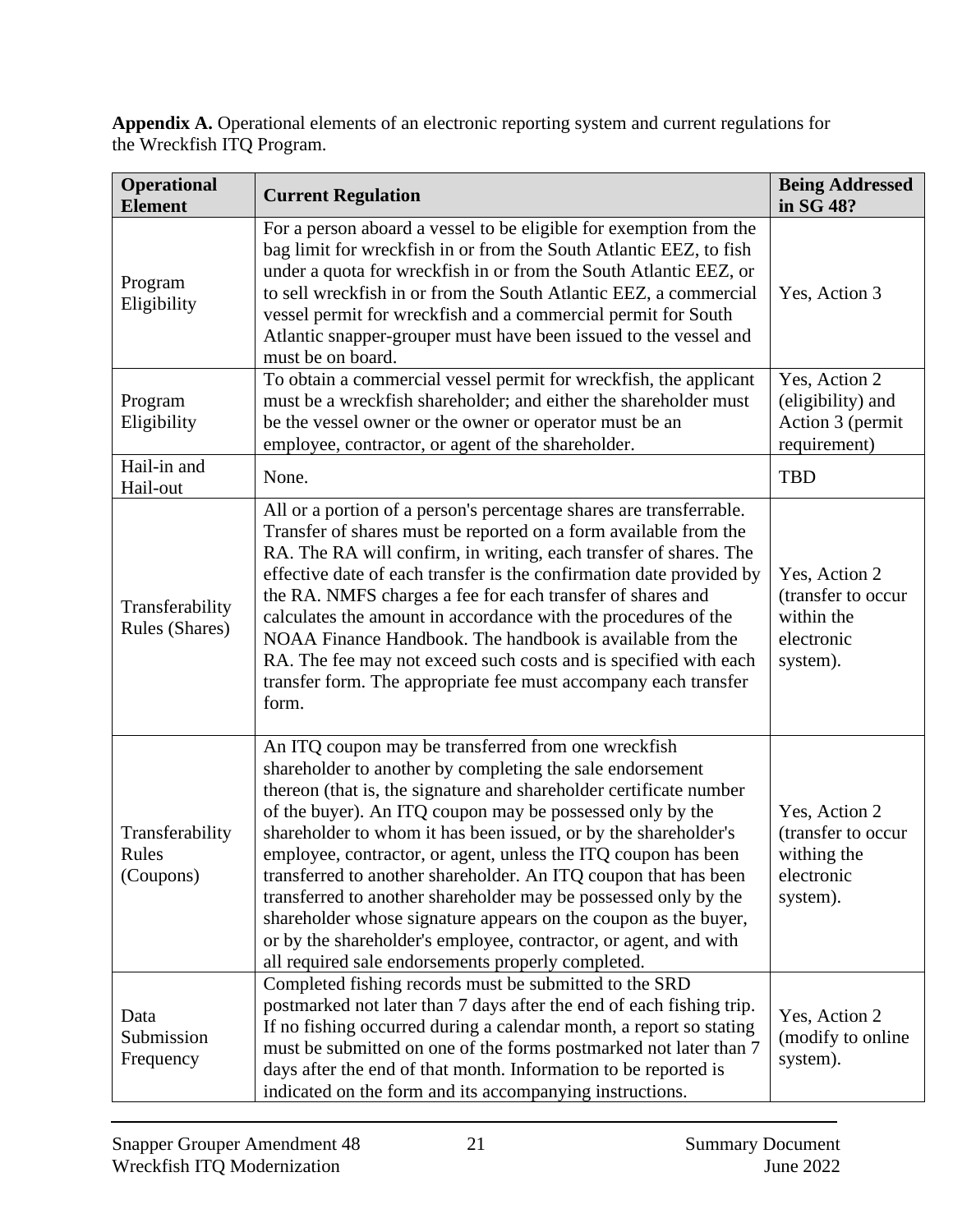| <b>Operational</b><br><b>Element</b>                             | <b>Current Regulation</b>                                                                                                                                                                                                                                                                                                                                                                                                                                                                                                                                                                                                                                                                                                                                                                                                                                        | <b>Being Addressed</b><br>in SG 48?           |
|------------------------------------------------------------------|------------------------------------------------------------------------------------------------------------------------------------------------------------------------------------------------------------------------------------------------------------------------------------------------------------------------------------------------------------------------------------------------------------------------------------------------------------------------------------------------------------------------------------------------------------------------------------------------------------------------------------------------------------------------------------------------------------------------------------------------------------------------------------------------------------------------------------------------------------------|-----------------------------------------------|
| Units of<br>Measure                                              | Each ITQ is the product of the wreckfish TAC, in round weight,<br>for the ensuing fishing year, the factor for converting round<br>weight to eviscerated weight, and each wreckfish shareholder's<br>percentage share, reflecting share transactions reported on forms<br>received by the RA through February 15. Thus, the ITQs will be<br>in terms of eviscerated weight of wreckfish.                                                                                                                                                                                                                                                                                                                                                                                                                                                                         | Yes, Action 2 (no<br>more shares on<br>forms) |
| <b>Cost Recovery</b>                                             | None                                                                                                                                                                                                                                                                                                                                                                                                                                                                                                                                                                                                                                                                                                                                                                                                                                                             | Yes, Action 8                                 |
| Offload/Landing<br>Restrictions                                  | A wreckfish harvested by a vessel that has been issued a<br>commercial vessel permit for South Atlantic snapper-grouper and<br>a commercial vessel permit for wreckfish may be offloaded from<br>a fishing vessel only between 8 a.m. and 5 p.m., local time.<br>If a wreckfish harvested by a vessel that has been issued a<br>commercial vessel permit for South Atlantic snapper-grouper and<br>a commercial vessel permit for wreckfish is to be offloaded at a<br>location other than a fixed facility of a dealer who holds a Gulf<br>and South Atlantic dealer permit, as required under §<br>$622.170(c)(1)$ , the wreckfish shareholder or the vessel operator<br>must advise the NMFS Office for Law Enforcement, Southeast<br>Region, St. Petersburg, FL, by telephone (727-824-5344), of the<br>location not less than 24 hours prior to offloading. | Yes, Action 3,<br>Action 6, and<br>Action 7.  |
| Transport<br>Restrictions                                        | None.                                                                                                                                                                                                                                                                                                                                                                                                                                                                                                                                                                                                                                                                                                                                                                                                                                                            | No.                                           |
| Fish Tag<br>Requirements                                         | None.                                                                                                                                                                                                                                                                                                                                                                                                                                                                                                                                                                                                                                                                                                                                                                                                                                                            | No.                                           |
| Allocation<br>Deductions                                         | During the 2012-2013 fishing year, the RA will reserve 1.401<br>percent of wreckfish ITQ shares prior to redistributing shares to<br>accommodate resolution of appeals, if necessary. NMFS will<br>distribute any portion of the 1.401-percent share remaining after<br>the appeals process as soon as possible among the remaining<br>shareholders.                                                                                                                                                                                                                                                                                                                                                                                                                                                                                                             | N <sub>o</sub>                                |
| Flexibility<br><b>Measures</b>                                   | None.                                                                                                                                                                                                                                                                                                                                                                                                                                                                                                                                                                                                                                                                                                                                                                                                                                                            | N <sub>o</sub>                                |
| Retaining<br>Annual<br>Allocation<br>Before a Quota<br>Reduction | None.                                                                                                                                                                                                                                                                                                                                                                                                                                                                                                                                                                                                                                                                                                                                                                                                                                                            | No.                                           |
| Share Caps                                                       |                                                                                                                                                                                                                                                                                                                                                                                                                                                                                                                                                                                                                                                                                                                                                                                                                                                                  | No.                                           |
| Allocation caps                                                  | None                                                                                                                                                                                                                                                                                                                                                                                                                                                                                                                                                                                                                                                                                                                                                                                                                                                             | No.                                           |
| Maintenance of<br>Shares and<br>Allocation                       | None                                                                                                                                                                                                                                                                                                                                                                                                                                                                                                                                                                                                                                                                                                                                                                                                                                                             | Yes, Action 2.                                |